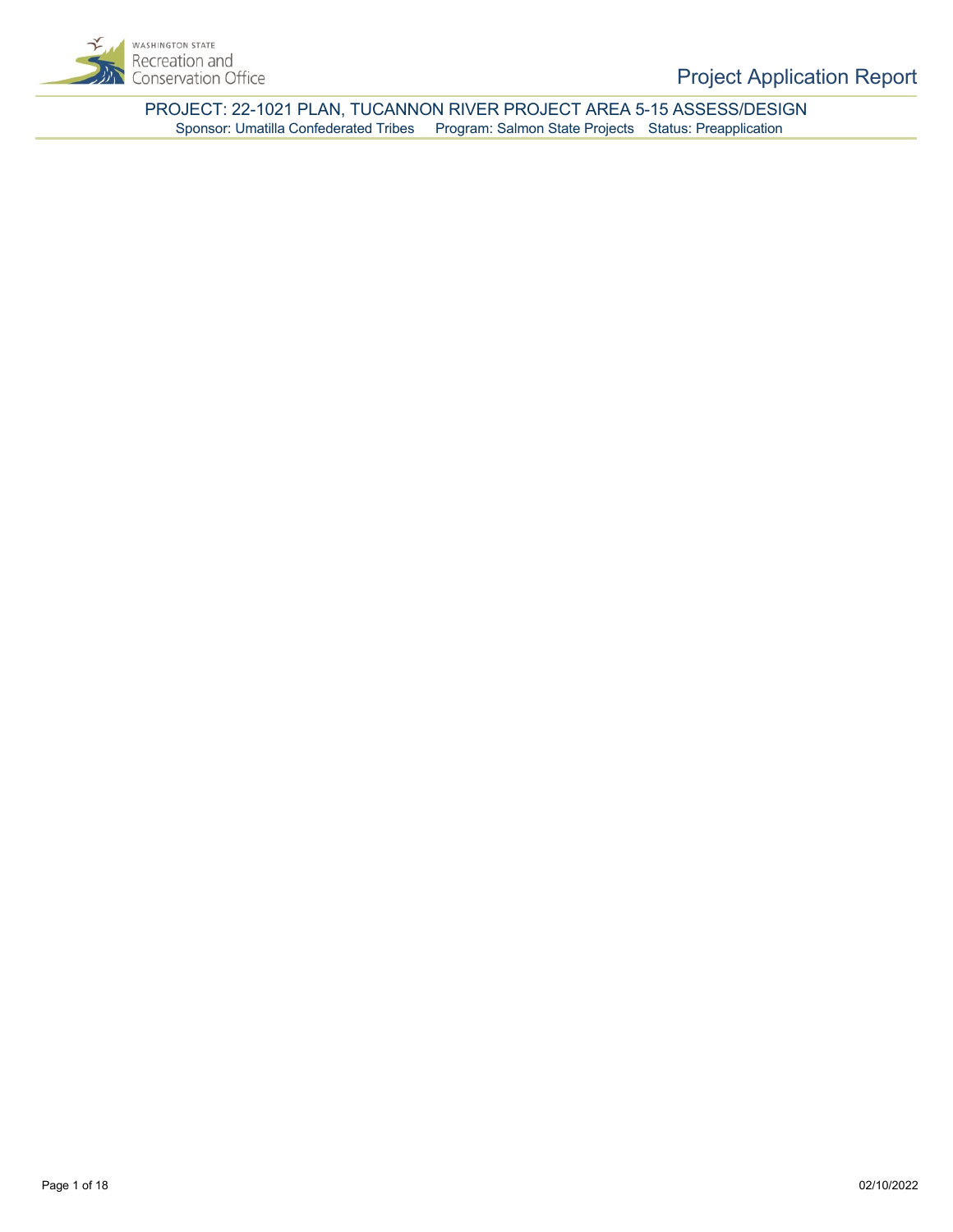# **Parties to the Agreement**

| <b>PRIMARY SPONSOR</b>    |                                                                                    |          |  |                  |                                                  |
|---------------------------|------------------------------------------------------------------------------------|----------|--|------------------|--------------------------------------------------|
|                           | Confederated Tribes of the Umatilla Indian Reservation<br>Address 46411 Timine Way |          |  |                  |                                                  |
|                           | City Pendleton                                                                     | State OR |  | Zip 97801-9467   |                                                  |
|                           | <b>Org Type Native American Tribe</b>                                              |          |  |                  |                                                  |
|                           | Vendor # SWV0015803-01                                                             |          |  |                  |                                                  |
| <b>UBI</b>                |                                                                                    |          |  |                  |                                                  |
| Date Org created          |                                                                                    |          |  |                  |                                                  |
| <b>Org Notes</b>          |                                                                                    |          |  |                  | link to Organization profile<br>Org data updated |
| <b>SECONDARY SPONSORS</b> | Department of Fish and Wildlife                                                    |          |  |                  |                                                  |
|                           | Address PO Box 43135                                                               |          |  |                  |                                                  |
|                           | City Olympia                                                                       | State WA |  | Zip 98504-3135   |                                                  |
|                           | <b>Org Type</b> State Agency                                                       |          |  |                  |                                                  |
|                           | Vendor # SWV0007529-00                                                             |          |  |                  |                                                  |
| <b>UBI</b>                |                                                                                    |          |  |                  |                                                  |
| Date Org created          |                                                                                    |          |  |                  |                                                  |
| <b>Org Notes</b>          |                                                                                    |          |  |                  | link to Organization profile<br>Org data updated |
|                           | Nez Perce Tribe                                                                    |          |  |                  |                                                  |
|                           | Address PO Box 365                                                                 |          |  |                  |                                                  |
|                           | City Lapwai                                                                        | State ID |  | <b>Zip 83540</b> |                                                  |
|                           | <b>Org Type</b> Native American Tribe                                              |          |  |                  |                                                  |
|                           | Vendor # SWV0069955-01                                                             |          |  |                  |                                                  |
| <b>UBI</b>                |                                                                                    |          |  |                  |                                                  |
| Date Org created          |                                                                                    |          |  |                  |                                                  |
| <b>Org Notes</b>          |                                                                                    |          |  |                  | link to Organization profile<br>Org data updated |
|                           |                                                                                    |          |  |                  |                                                  |

### **LEAD ENTITY**

Snake River Salmon Rec Bd LE

### **QUESTIONS**

#1: List project partners and their role and contribution to the project.

# **External Systems**

#### **SPONSOR ASSIGNED INFO**

**Sponsor-Assigned Project Number**

### **Sponsor-Assigned Regions**

### **EXTERNAL SYSTEM REFERENCE**

| Source     | <b>Project Number Submitter</b> |             |
|------------|---------------------------------|-------------|
| <b>HWS</b> | 22-1021                         | AFitzgerald |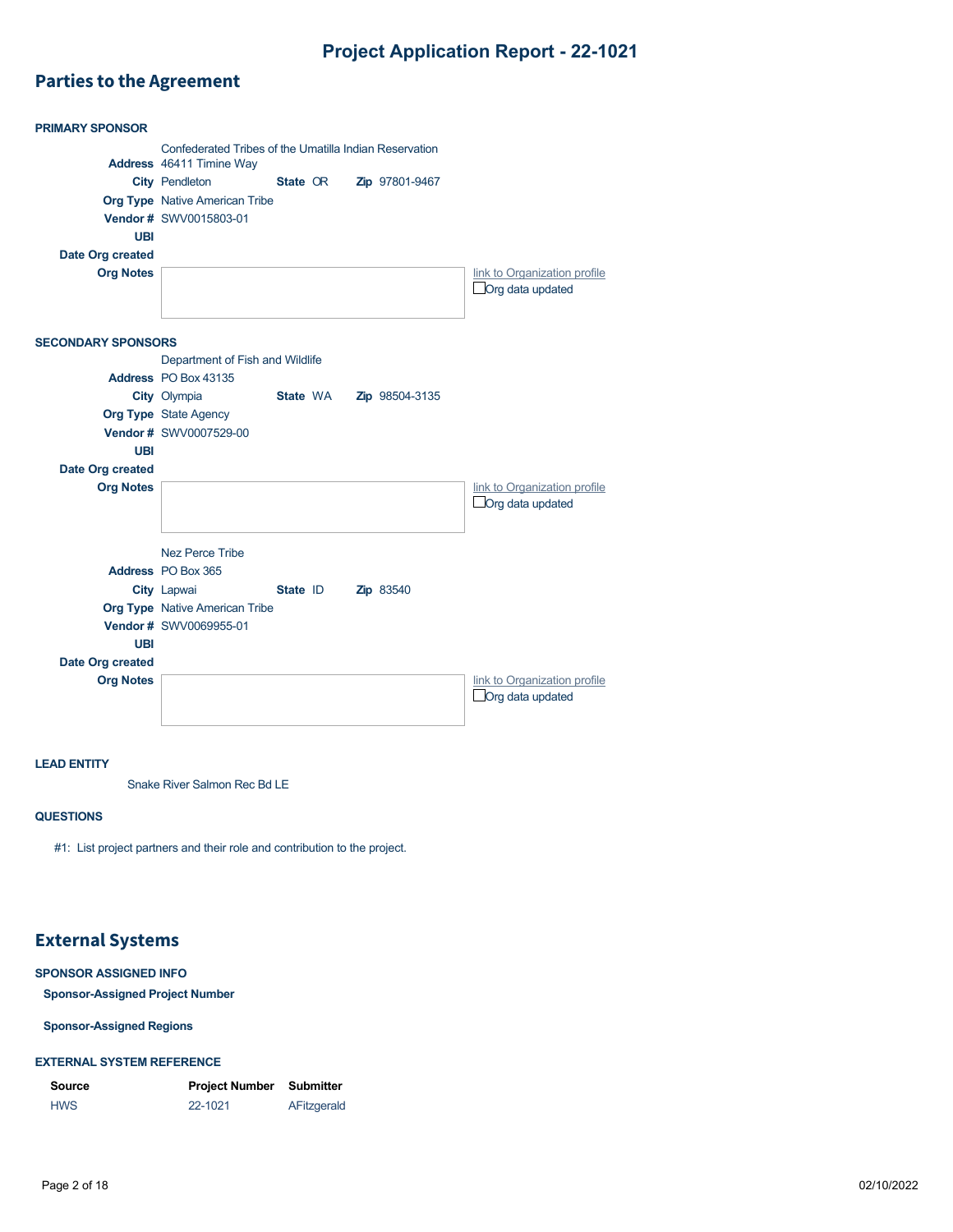# **Project Contacts**

| <b>Contact Name</b>                                        |                                         |                   |                          |
|------------------------------------------------------------|-----------------------------------------|-------------------|--------------------------|
| <b>Primary Org</b>                                         | <b>Project Role</b>                     | <b>Work Phone</b> | <b>Work Email</b>        |
| Alice Rubin<br>Rec. and Conserv. Office                    | <b>Project Manager</b>                  | (360) 867-8584    | alice.rubin@rco.wa.gov   |
| <b>Kris Fischer</b><br><b>Umatilla Confederated Tribes</b> | <b>Project Contact</b>                  | (541) 429-7547    | krisfischer@ctuir.org    |
| <b>Elizabeth Eastman</b>                                   | <b>Alt Project Contact</b>              | (208) 816-8805    | elizabethe@nezperce.org  |
| <b>Zach Seilo</b>                                          | <b>Alt Project Contact</b>              | (541) 429-7539    | ZachSeilo@CTUIR.org      |
| Ali Fitzgerald<br>Snake River Salmon Rec Bd I F            | <b>Lead Entity Contact</b>              | (509) 382-4115    | ali@snakeriverboard.org  |
| John Foltz<br>Snake River Salmon Recovery Bd               | <b>Regional Contact</b>                 | (509) 382-4115    | john@snakeriverboard.org |
| <b>Thomas Schirm</b><br><b>Broughton Land Company</b>      | Secondary Sponsor Contar (509) 382-1266 |                   | thomas.schirm@dfw.wa.gov |

### **Worksites & Properties**

### **# Worksite Name**

#1 WDFW - WT Wooten Wildlife Area

**Planning Property Name**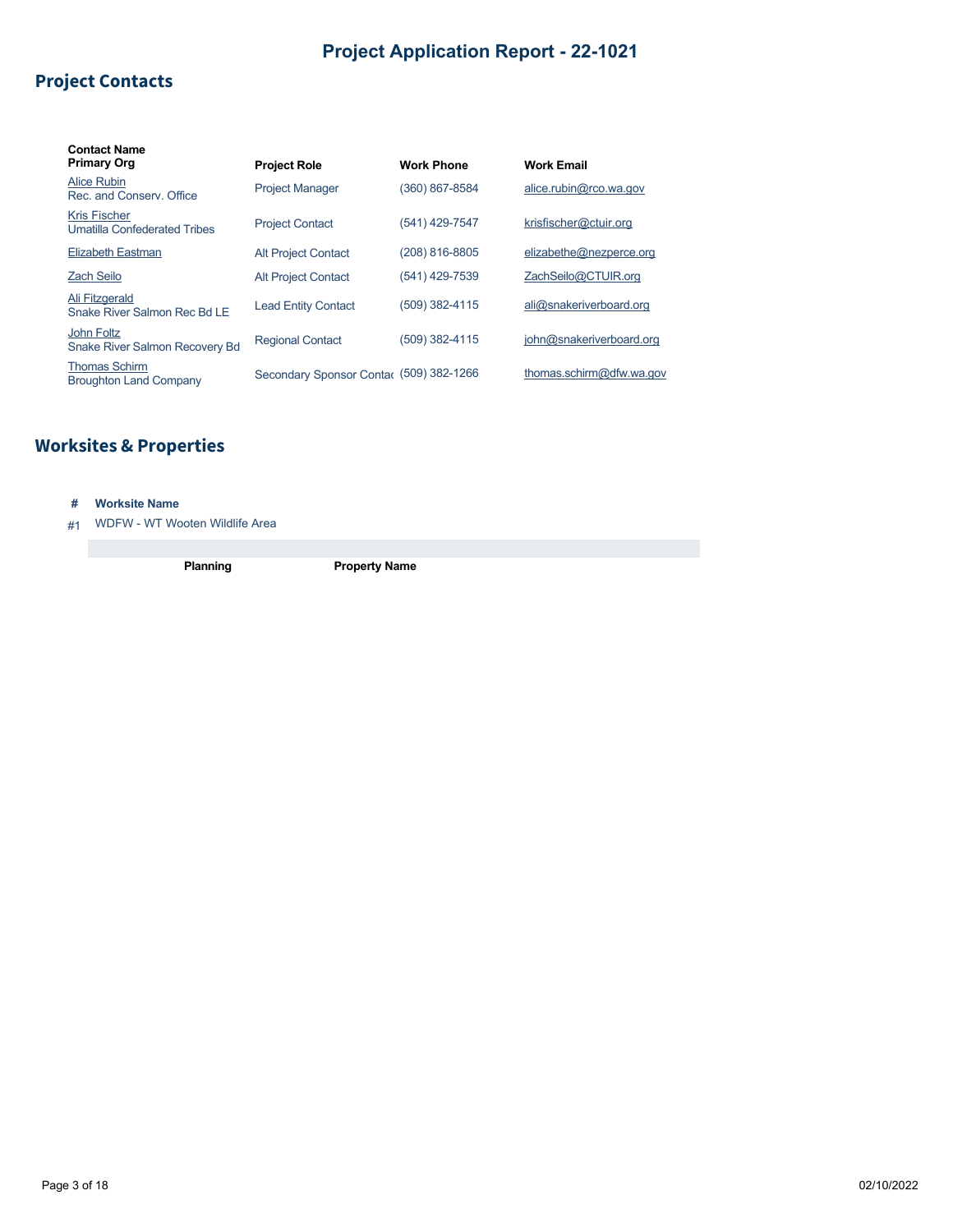# **Worksite Map & Description**

**Worksite #1: WDFW - WT Wooten Wildlife Area**

#### **WORKSITE ADDRESS**

**Street Address** 2134 Tucannon Road **City, State, Zip** Pomeroy WA 99347

### **Worksite Details**

### **Worksite #1: WDFW - WT Wooten Wildlife Area**

**SITE ACCESS DIRECTIONS**

**TARGETED ESU SPECIES**

| <b>Species by ESU</b>                                                                                                                                                                                                                                                                                                                                         | <b>Egg Present</b> | Juvenile Present Adult Present |  | <b>Population Trend</b> |
|---------------------------------------------------------------------------------------------------------------------------------------------------------------------------------------------------------------------------------------------------------------------------------------------------------------------------------------------------------------|--------------------|--------------------------------|--|-------------------------|
| <b>Chinook-Snake River</b><br>Spring/Summer, Tucannon River,<br><b>Threatened</b>                                                                                                                                                                                                                                                                             |                    | √                              |  | Declining               |
| Steelhead-Snake River, Tucannon<br>River, Threatened                                                                                                                                                                                                                                                                                                          |                    | √                              |  | Declining               |
| Reference or source used<br>Snake River Salmon Recovery Board. 2011. Snake River Salmon Recovery Plan for SE<br>WA. Snake River Salmon Recovery Board, Prepared for the Washington Governor's<br>Salmon Recovery Office 2011 Version. Dayton WA 99328. https://snakeriverboard.org/wp-<br>content/uploads/2019/06/Full-Version-SE-WA-recovery-plan-121211.pdf |                    |                                |  |                         |

#### **TARGETED NON-ESU SPECIES**

**Species by Non-ESU Notes** 

Bull Trout

#### **Questions**

#1: Give street address or road name and mile post for this worksite if available.

3134 Tucannon Road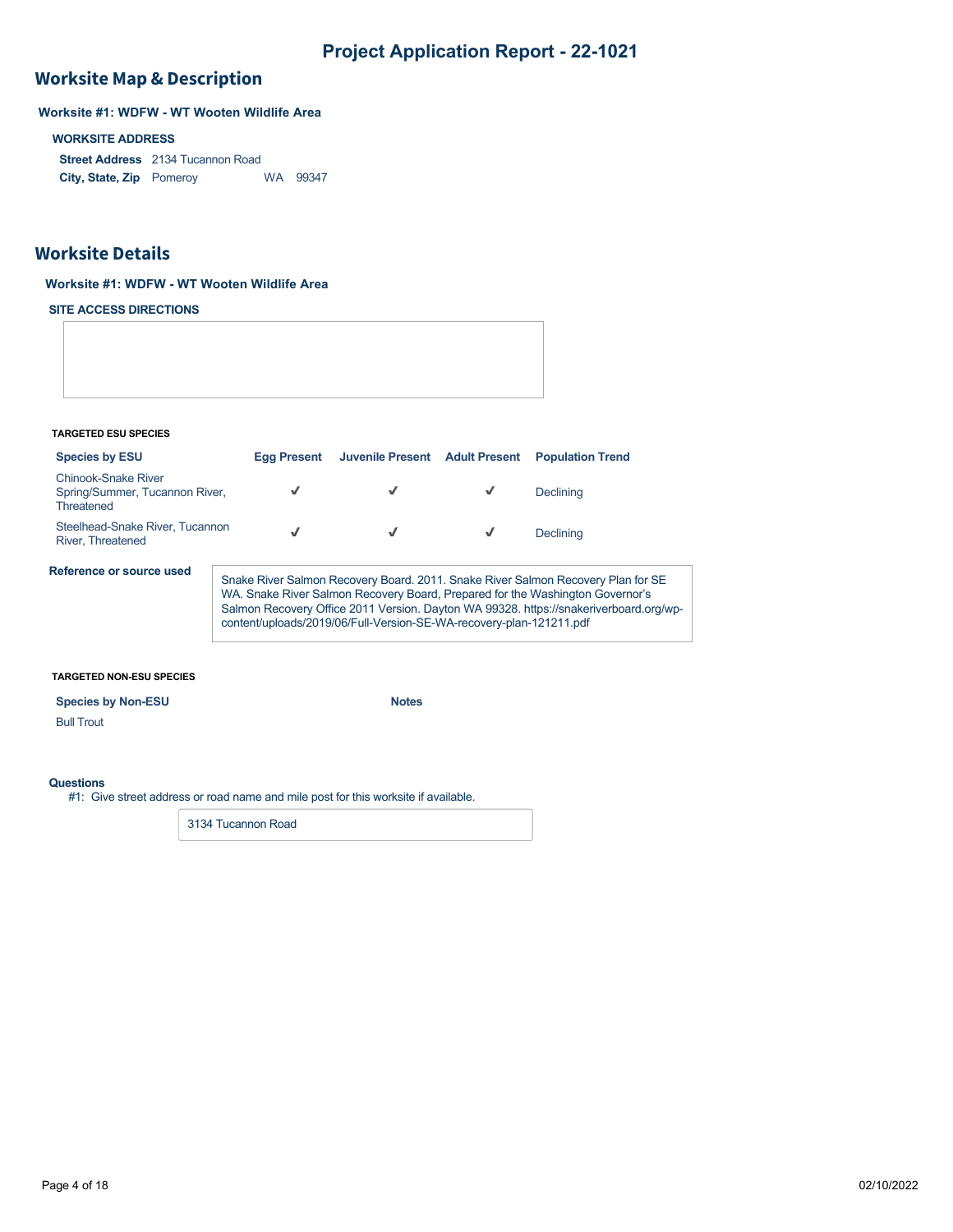**Type Notes** 

### **Project Location**

#### **RELATED PROJECTS**

| <b>Projects in PRISM</b>      |                             |                       |                     |  |  |
|-------------------------------|-----------------------------|-----------------------|---------------------|--|--|
| <b>PRISM</b><br><b>Number</b> | <b>Project Name</b>         | <b>Current Status</b> | <b>Relationship</b> |  |  |
|                               | No related project selected |                       |                     |  |  |

#### **Related Project Notes**

Part of the planning and restoration work described in the 2012/2021 Tucannon Geomorphic Assessment. Projects have been completed both upstream and downstream of this project reach.

#### **Questions**

#1: Project location. Describe the geographic location, water bodies, and the location of the project in the watershed, i.e. nearshore, tributary, main-stem, off-channel, etc.

> The Tucannon River is located in southeast Washington where it flows north out of the Blue Mountains into the Snake River. The Tucannon River forms the ancestral boundary between the Confederated Tribes of the Umatilla Indian Reservation (CTUIR) and the Nez Perce Tribe (NPT). In 1992, spring and fall Chinook were listed as threatened under the Endangered Species Act (ESA), followed by summer steelhead in 1996, and bull trout in 1999. The Tucannon watershed has been prioritized for restoration, because it supports the only remaining spawning population of spring Chinook in the lower Snake River major population group (MPG).

#2: How does this project fit within your regional recovery plan and/or local lead entity's strategy to restore or protect salmonid habitat? Cite section and page number.

> The Tucannon Sub-basin Plan (2004) and the Salmon Recovery Plan for S.E. WA (2011), estimated the Tucannon once supported as many as 12,000 adult Chinook and 26,000 adult steelhead annually. Regrettably, by the 1950's the abundance of spring Chinook in the Tucannon River declined to approximately 5,000 spawners, and since 1985 escapement has remained below the delisting threshold of 750, and the restoration goal of 2,400- 3,400 individuals (SRSRB, 2011; Crawford et al, 2019).

#3: Is this project part of a larger overall project?

Yes

#3a: How does this project fit into the sequencing of the larger project?

This project assesses a large area of the Tucannon and helps to sequence how WDFW works through the Tucannon Lakes maintenance projects. The assessment will develop into conceptual designs that can later be constructed as part of a 14 mile reach of the Tucannon.

#4: Is the project on State Owned Aquatic Lands? Please contact the Washington State Department of Natural Resources to make a determination. **[Aquatic Districts and Managers](https://www.dnr.wa.gov/programs-and-services/aquatics/aquatic-districts-and-land-managers-map)**

Yes

WT Wooten Wildlife Area

### **Property Details**

**Properties for this program and project type are optional.**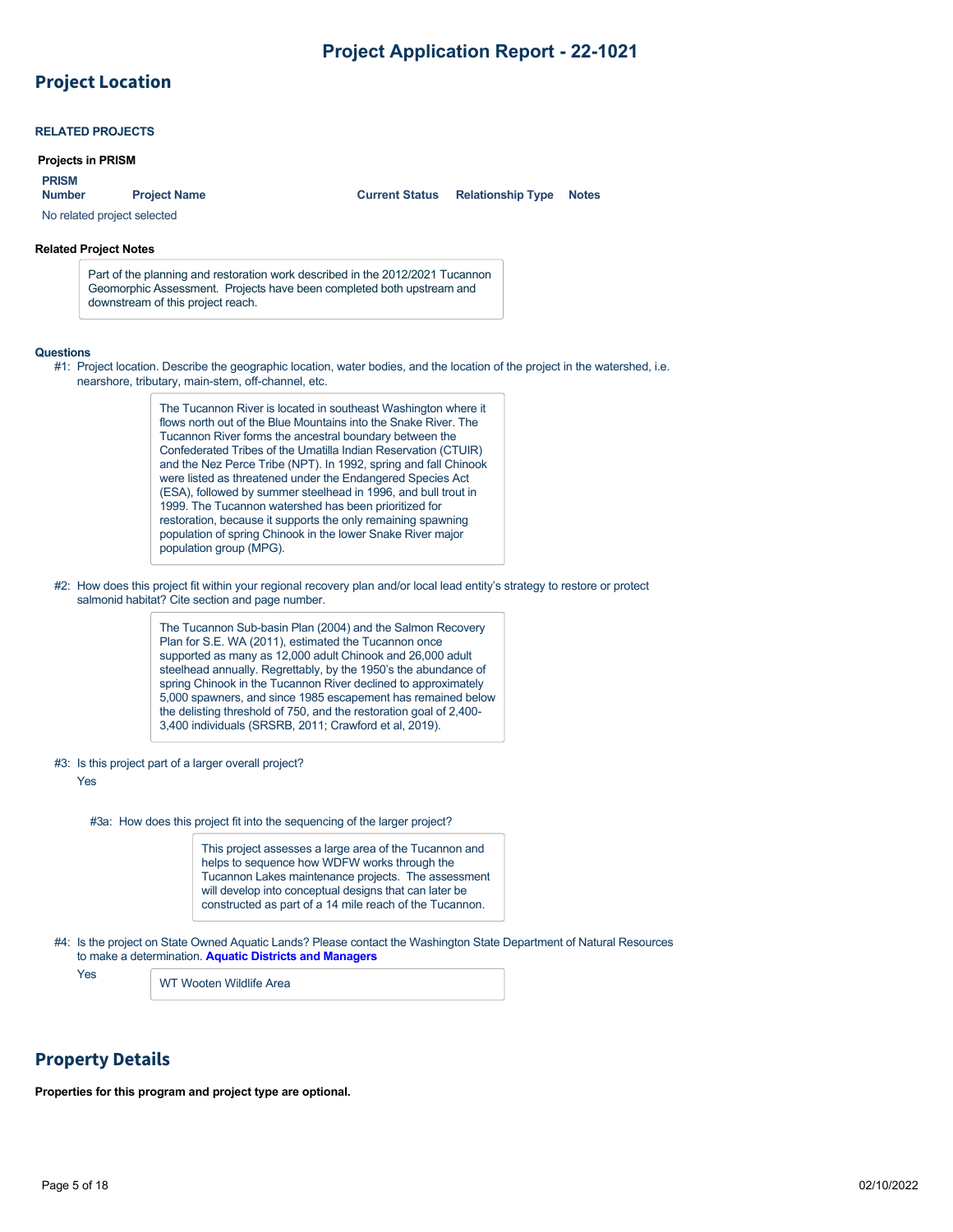### **Project Proposal**

#### **Project Description**

The Confederated Tribes of the Umatilla Indian Reservation (CTUIR), and its co-managers, the Washington Department of Fish and Wildlife (WDFW) and the Nez Perce Tribe (NPT), are co-sponsoring the Tucannon River PA 5-15 Assessment and Design Study. Grant funds will be used to hire an engineering firm to assist with the completion of an assessment and conceptual design for the Tucannon River and its floodplain on the W.T. Wooten Wildlife Area in Columbia County, in southeast Washington. The study will identify the effects of infrastructure encroachment on the Tucannon River and its floodplain by focusing on the reach below Camp Wooten Environmental Learning Center (PA-5) downstream to PA-15, to help co-managers identify and prioritize multiple use management alternatives for each lake site. Alternatives analysis will include the possibility of lake modification, lake relocation, or lake removal. These actions are necessary in light of the current management concerns and the need for reevaluation of floodplain habitat to support declining ESA-listed Snake River spring Chinook, summer steelhead populations and bull trout. Tucannon River's floodplain function has been reduced by infrastructure encroachment, large wood removal, reduction in riparian vegetation, channel straightening, dike building and devastating floods and fires. The study will produce conceptual designs to identify priority restoration actions within this 14-mile reach of the Tucannon River.

#### **Project Questions**

#1: Problem statement. What are the problems your project seeks to address? Include the source and scale of each problem. Describe the site, reach, and watershed conditions. Describe how those conditions impact salmon populations. Include current and historic factors important to understand the problems.

> Snake River Chinook, steelhead, and bull trout are listed as threatened under the Endangered Species Act (ESA), with spring Chinook returns averaging 166 fish and steelhead averaging around 175 fish. The Tucannon watershed is prioritized for restoration, because it supports the only remaining spawning population of spring Chinook in the lower Snake River. The Tucannon River forms the ancestral boundary between the Confederated Tribes of the Umatilla Indian Reservation (CTUIR) and the Nez Perce Tribe (NPT). ESA-listed salmonids in the Tucannon River are culturally important First Foods for CTUIR and NPT. Roughly 16% of the Tucannon River (river mile 36.3- 46.75) flows through the proposed study reach on WDFW-owned, public property (Wooten Wildlife Area), the reach provides critical spawning and rearing habitat for ESA-listed chinook, steelhead, and bull trout. There is significant potential to increase habitat quantity and quality for ESA-listed salmonids within the proposed study reach.

> The Co-Managers (WDFW, NPT & CTUIR) have agreed to develop a floodplain assessment from PA 5-15, which covers much of the WT Wooten Wildlife Area. The reach includes significant infrastructure, including the Tucannon Road, Columbia REA powerline, Tucannon Lakes and their water intakes, WDFW adult trap, USFS Tucannon Campground and USFWS Curl Lake acclamation pond. Floodplain function within the study reach has been reduced by infrastructure encroachment which has lead to large wood removal, reduction in riparian vegetation, channel straightening, and dike building. The lack of floodplain function causes increased stream power, channel incision, and lack of channel complexity which leads directly to redd scour, egg to fry mortality and poor overwinter juvenile survival for ESA listed species. As part of the WT Wooten Floodplain Management Plan (FMP) (WDFW, 2012), WDFW is eager to make long term decisions about 5 of the Tucannon Lakes that no longer meet dam safety requirements. Unfortunately, this reach was largely left out of the Tucannon Basin Geomorphic Assessment & Restoration Prioritization (2021 Plan) (Anchor QEA 2021), because the Wooten Floodplain Management planning efforts were underway with WDFW.

> The first efforts at design and construction under the Wooten Floodplain Management plan included Rainbow Lake which was completed in 2020, during this effort tribal co-managers expressed concerns about cumulative impacts of the remaining lakes on the river's floodplain function throughout the proposed reach. This assessment was born from the co-managers working together in floodplain management planning, with the proposed assessment guiding multi-use prioritization in the proposed reach based on co-manager scoring and prioritization, leading to the development of a conceptual restoration design based on the preferred alternative. The assessment will use the currently available 2020 Tucannon red/green Lidar data, the 2021 Tucannon Plan, 2021 WDFW Strategic Plan and the 2012 FMP as guiding documents. The focus of this assessment will identifying additional floodplain reconnection opportunities in this reach and include those opportunities in a conceptual restoration design, with the hopes of providing a major uplift in highquality habitat for ESA listed species in this reach of the Tucannon River.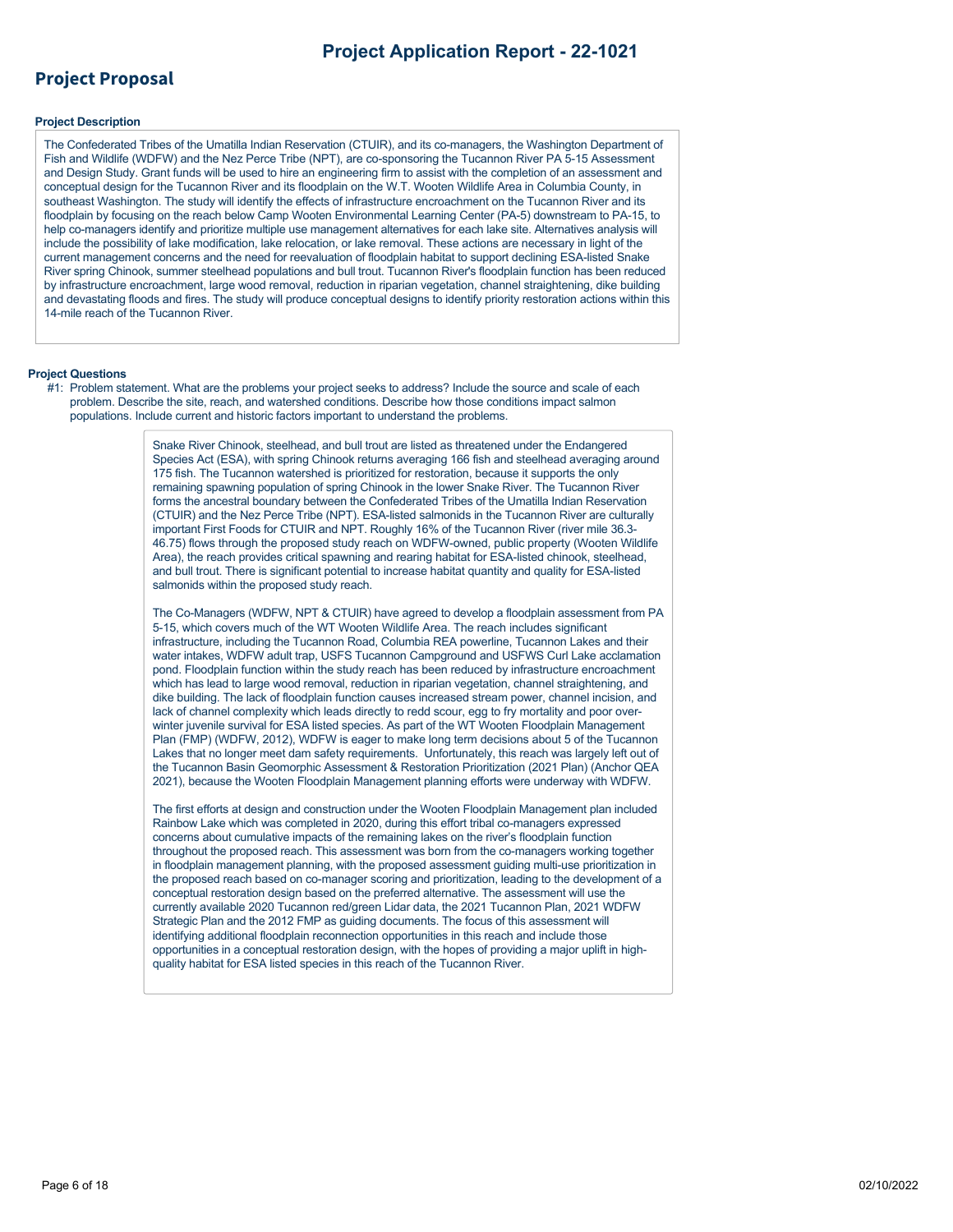#2: Describe the limiting factors, and/or ecological concerns, and limiting life stages (by fish species) that your project expects to address.

> Hecht (1982) estimated that between 1937 and 1978, the perennial channel and its sinuosity had been reduced by as much as 50% through channelization and confinement. Once the Tucannon River was straightened, velocities led to further channel incision causing the majority of habitat limiting factors that remain today.

Limiting factors in the proposed study reach include: (1) channel confinement – reduced floodplain connectivity and increased stream power, (2) degraded riparian condition, (3) lack of channel complexity, (4) lack of large wood, (5) lack of pools, and (6) increased stream temperature. Three species of ESA-listed salmonids occur within the proposed assessment reach including: (1) spring Chinook, (2) steelhead, and (3) bull trout. Life stages of the ESA-listed salmonids in the study reach include: egg to fry, over-winter rearing, and adult holding/spawning life stages.

The current condition and configuration of the lakes and associated infrastructure within the reach are an ecological detriment to the Tucannon River and floodplain (WDFW 2012). The degradation of physical and ecological processes caused by infrastructure in the study reach has resulted in three common problems for salmonid habitat in confined, incised channels: (1) diminished velocity refuge, (2) minimal food production and availability, and (3) redd scour (Cluer, 2019). Confined and incised rivers with high stream power have decreased velocity refuge as flows increases, affecting primary and secondary food production and requiring high energy expenditure for foraging salmonids (Katz et al, 2017 and others).

The Tucannon Basin Geomorphic Assessment & Restoration Prioritization (2021 Plan) (Anchor QEA 2021) focused on developing physical habitat objectives which protect the best habitats and improve floodplain connectivity and channel complexity for broad base recovery and resilience. The proposed assessment and associated conceptual designs continue the work initiated by the 2021 plan, by seeking specific remedies to key limiting factors by addressing the ways in which existing land management strategies may be impairing the underlying physical processes within the Wooten Wildlife Area. Restoration actions focusing on ecosystem function will not only benefit ESA listed salmonids, but are also intended to reduce maintenance costs associated with maintaining infrastructure in the Tucannon floodplain.

#3: What are the project goals? The goal of the project should be to solve identified problems by addressing the root causes. Then clearly state the desired future condition. Include which species and life stages will benefit from the outcome, and the time of year the benefits will be realized. **[Example Goals and Objectives](https://rco.wa.gov/wp-content/uploads/2020/02/SRFB-Goals-and-Objectives-Examples.docx)**

> The project goals are to (1) assess the Tucannon River floodplain in PA 5-15 and (2) to create a conceptual design for the project reach based on the preferred alternative. The assessment will analyze the impacts of infrastructure on the floodplain in this reach and develop alternatives that prioritize solutions to minimize or eliminate these impacts.

The conceptual design will focus on improving habitat for listed species by identifying solutions that best address the underlying impairments to river and floodplain processes focusing on: • Increase floodplain connectivity, promote lateral migration, increase wetland area – reducing

stream power and recruit gravel for spawning

• Increase channel complexity. Less confinement and incision, more pools and wood increasing prime rearing habitat and refuge areas for juveniles and returning adults during high stream flow events

• Reducing temperatures contributed by lake outflows during the summer months

The desired future condition includes a properly functioning stream system which promotes free migration with an accessible and functioning floodplain. All aquatic species would benefit, with emphasis on ESA listed species like Chinook salmon, steelhead, and bull trout benefitting all life stages, but focusing on egg to fry, juvenile rearing and returning adult spawning life stages.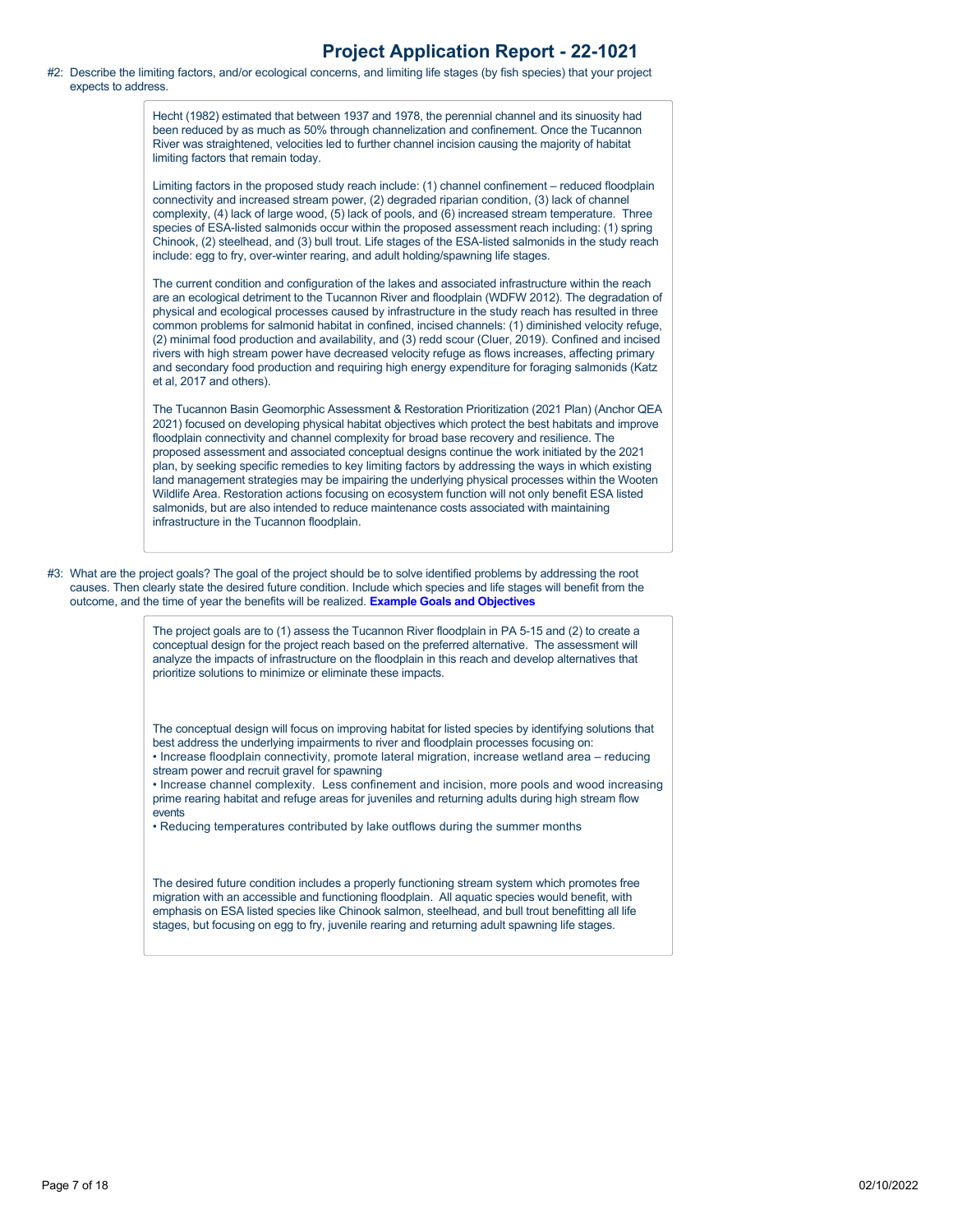#4: What are the project objectives? Objectives support and refine biological goals, breaking them down into smaller steps. Objectives are specific, quantifiable actions the project will complete to achieve the stated goal. Each objective should be SMART (Specific, Measurable, Achievable, Relevant, and Time-bound). **[Example Goals and Objectives](https://rco.wa.gov/wp-content/uploads/2020/02/SRFB-Goals-and-Objectives-Examples.docx)**

> Within two years of funding, the assessment and conceptual design will develop and prioritize alternatives to floodplain infrastructure. Specific assessment objectives include:

Objectives which support Goal 1 include:

- 1. Evaluate degree of floodplain confinement 6 months
- 2. Assess impacts of infrastructure on floodplain functions, using the following physical habitat criteria:
- a. Existing fisheries habitat availability (6 months)
- b. Existing stream power (6 months)
- c. Existing floodplain connectivity and channel complexity (6 months)
- 3. Develop alternatives that include modification, relocation, and removal of infrastructure (1.5 years)
- 4. Quantify fisheries habitat improvements under each alternative (1.5 years)
- 5. Estimate potential cost/benefit for modification to floodplain infrastructure (1.5 years)
- 6. Develop evaluation criteria to determine co-manager preferred restoration approaches for
- each alternative (1 year)

Objectives which support Goal 2 include:

1. Model potential future wetland conditions and work with ACOE to determine appropriate wetland mitigation plan for infrastructure modifications (1.5 years)

2. Create a report containing conceptual designs (1.5 years)

The assessment and design process will identify metrics that ensure project implementation restore' s natural floodplain functions that support egg-fry, juvenile rearing and adult spawning life stages for spring Chinook, summer steelhead and bull trout throughout the project reach.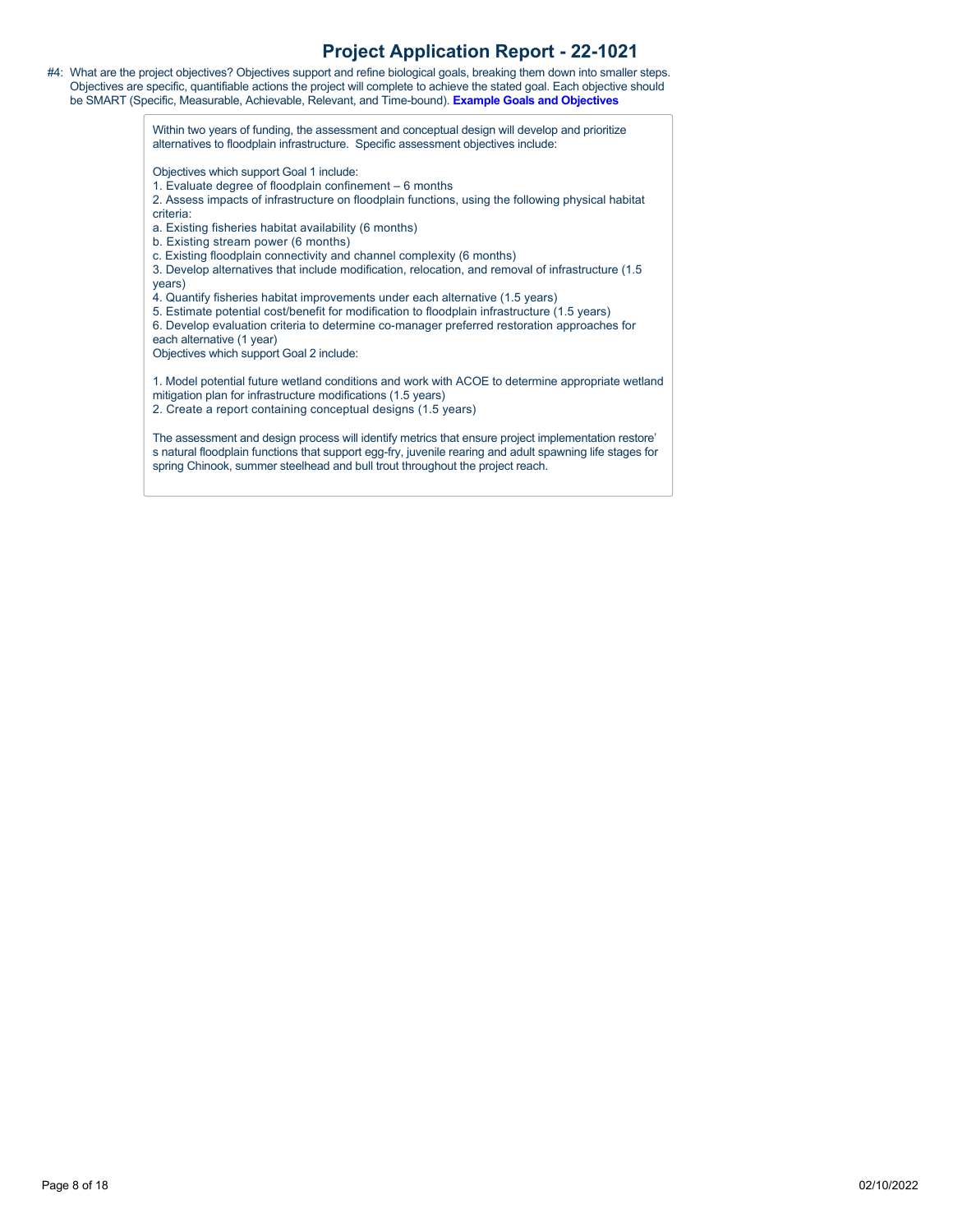#5: Scope of work and deliverables. Provide a detailed description of each project task/element. With each task/element, identify who will be responsible for each, what the deliverables will be, and the schedule for completion. The scope of work and deliverables include hiring a consulting firm to collect and analyze existing information, develop and prioritize alternatives, develop a scoring system for the various alternatives and generate a conceptual design for the project reach. Task 1 – Project and grant administration a. Select a consultant to conduct the assessment (2 months) b. Grant management (2 years) Task 2 – Assemble a co-manager technical team to: review existing data, identify existing data gaps, and gather necessary information a. Review existing assessments and plans; i. 2012 Tucannon Conceptual Design (AnchorQEA 2012) ii. WT Wooten Floodplain Management Plan (WDFW, 2012) iii. 2021 Tucannon Restoration Plan Update (AnchorQEA 2021) iv. 2022 WDFW Strategic Plan b. Analyze floodplain confinement by infrastructure. Determine the degree of confinement through the reach, and identify the impacts to fish habitat using the following habitat criteria: i. Existing habitat availability (6 months) ii. Existing stream power (6 months) iii. Existing sediment suitability for salmonids (6 months) iv. Existing floodplain connectivity and channel complexity (6 months) c. Evaluate floodplain confining infrastructure including: i. Tucannon Lakes and their water intakes (6 months) ii. Columbia REA powerline to Camp Wooten & lake intake/fish screens (6 months) iii. Levees (6 months) iv. USFS Tucannon Road (6 months) v. USFS Tucannon Campground (6 months) vi. USFWS Curl Lake (6 months) vii. WDFW Adult Trap (6 months) viii. other d. Develop spoils mitigation plan for maintenance of existing lakes (1year) e. Evaluate wetland impacts and work with USCOE on mitigation (1year) f. Develop alternatives that include modification, relocation, and removal of infrastructure (1 year) g. Estimate potential cost/benefit for modification to floodplain infrastructure (1 year) Task 3 – Work with co-managers to apply information from Task 2 and develop evaluation criteria. Apply evaluation criteria to select a preferred alternative. Task 4- Develop Conceptual Design with preferred alternative for the reach (1.5 years) a. Look for Stage 8/0 design opportunities b. Develop a reach long conceptual design and then decide yearly restoration extents Task 5 – Stakeholder Outreach – WDFW Public meetings, news releases (2 months-2 years) a. Kick off meeting with stakeholders (start of assessment) b. Public meeting (year 1 & 2) c. News releases (every 6 months) d. Public Field Tour (1.5 years) Task 6 – Co-Manager Technical review/planning meetings with consultant approximately every 2 months.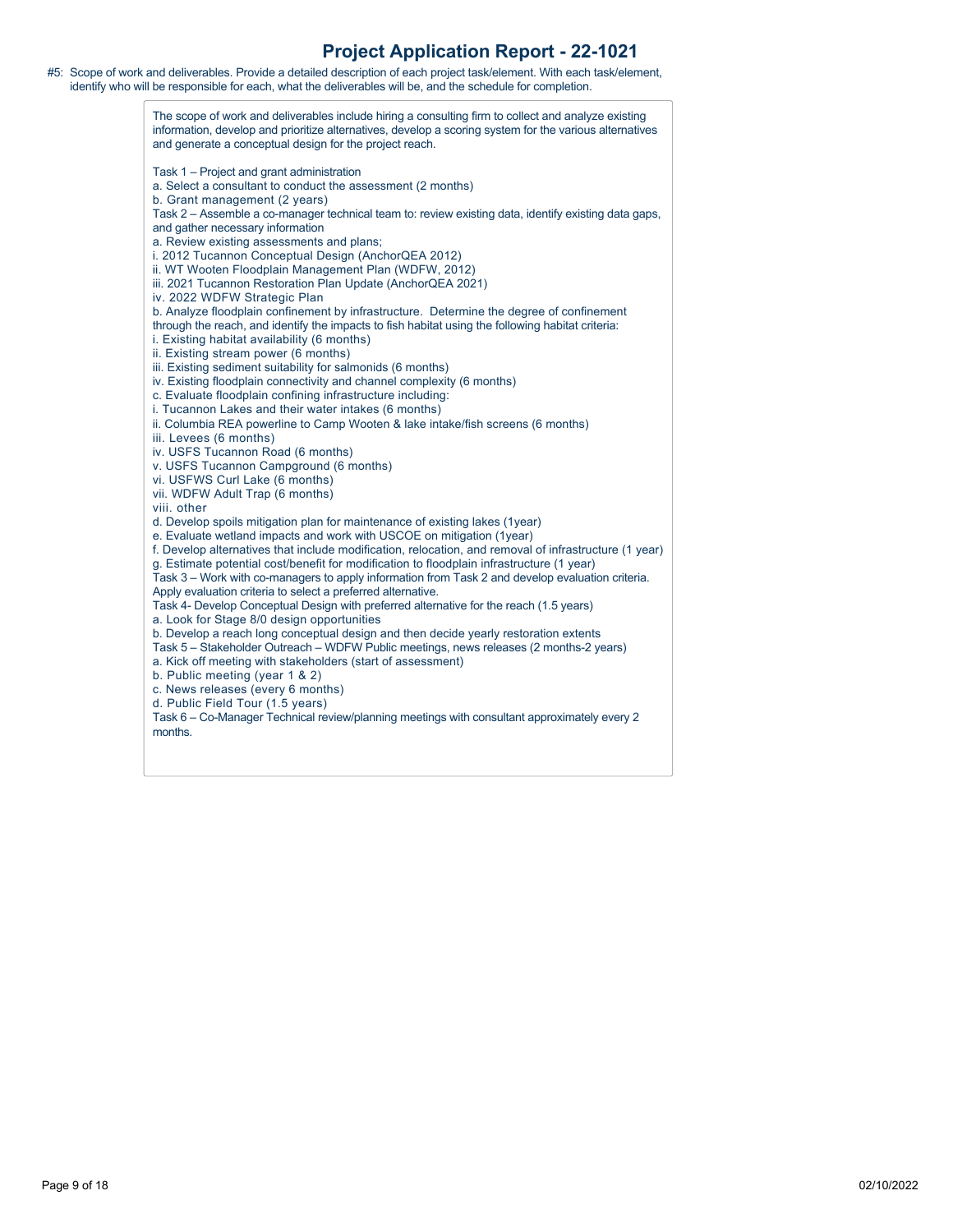#6: What are the assumptions and physical constraints that could impact whether you achieve your objectives? Assumptions and constrains are external conditions that are not under the direct control of the project, but directly impact the outcome of the project. These may include ecological and geomorphic factors, land use constraints, public acceptance of the project, delays, or other factors. How will you address these issues if they arise?

> The Tucannon assessment and conceptual design project, requires the Co-Managers to work collaboratively within each organizations mission and vision documents. One constraint could be that each organizations visions are just too different to complete an appropriate assessment of the reach. Any problems of this sort will be addressed through open dialog and communication, to achieve the most appropriate outcome. Task 3 in the scope will use the best available science to score and rank the various multiple uses within this reach, to identify the most appropriate alternative. The scope leaves ample time to achieve this task.

Public acceptance of the project would be another constraint. Anytime changes are made, it can be difficult to reach consensus. The Co-Managers have tried to plan the appropriate amount of outreach into the assessment and conceptual design. This will include public kickoff meetings, monthly press releases, yearly public meetings and a field trip. Our assumption is that a transparent process using the best available science and cost\benefit analysis will help inform the public of the need for change in this reach. The public knows that spring Chinook and steelhead numbers have been down for many years, and they tell us regularly about the need to improve these fishing opportunities in SE Washington. The hope would be that through this process something meaningful could be done to improve habitat conditions for these listed species.

#### #7: How have lessons learned from completed projects or monitoring studies informed this project?

On the ground Rapid Habitat Assessment done by SRSRB, have helped project implementers learn about the effects of past projects and the importance of using the rivers power to do most of the work in the project reaches. Previous geomorphic analyses by Anchor QEA in the 2012 Plan and an updated assessment in the 2021 Plan provide hydrologic and geomorphic guidance for restoration projects on the Tucannon River. Unfortunately, floodplain confining infrastructure was largely left out of these planning documents because of the work that had recently been completed in the 2012 Wooten Floodplain Management Plan. Three Lidar surveys including green Lidar in 2017 and after the flooding in 2020, cover all of the wildlife area floodplain. The 2017/2020 green Lidar data sets are currently being used to determine geomorphic change over the last 11 years which will help guide the selection of restoration techniques.

The 17 combined restoration projects by CTUIR and WDFW throughout the watershed has provided a good understanding of potential river reactions to various habitat structures. Design and construction of the Rainbow Lake project has helped us understand many of the challenges of lake relocation, including managing dredge spoils, working through wetlands impacts/mitigation, dealing with groundwater and managing recreational anglers and campers. Our outreach efforts will be tailored to avoid misunderstandings about those issues as we continue our restoration efforts.

#### #8: Describe the alternatives considered and why the preferred was chosen.

This assessment and conceptual design proposal will use stakeholder discussions, consideration of Wooten Floodplain Management Plan goals and objectives, WDFW Strategic Plan, floodplain benefits to ESA listed species and cost/benefit analysis to rank and score the best alternative. Once the alternative is chosen, conceptual designs will be completed to show construction through the reach.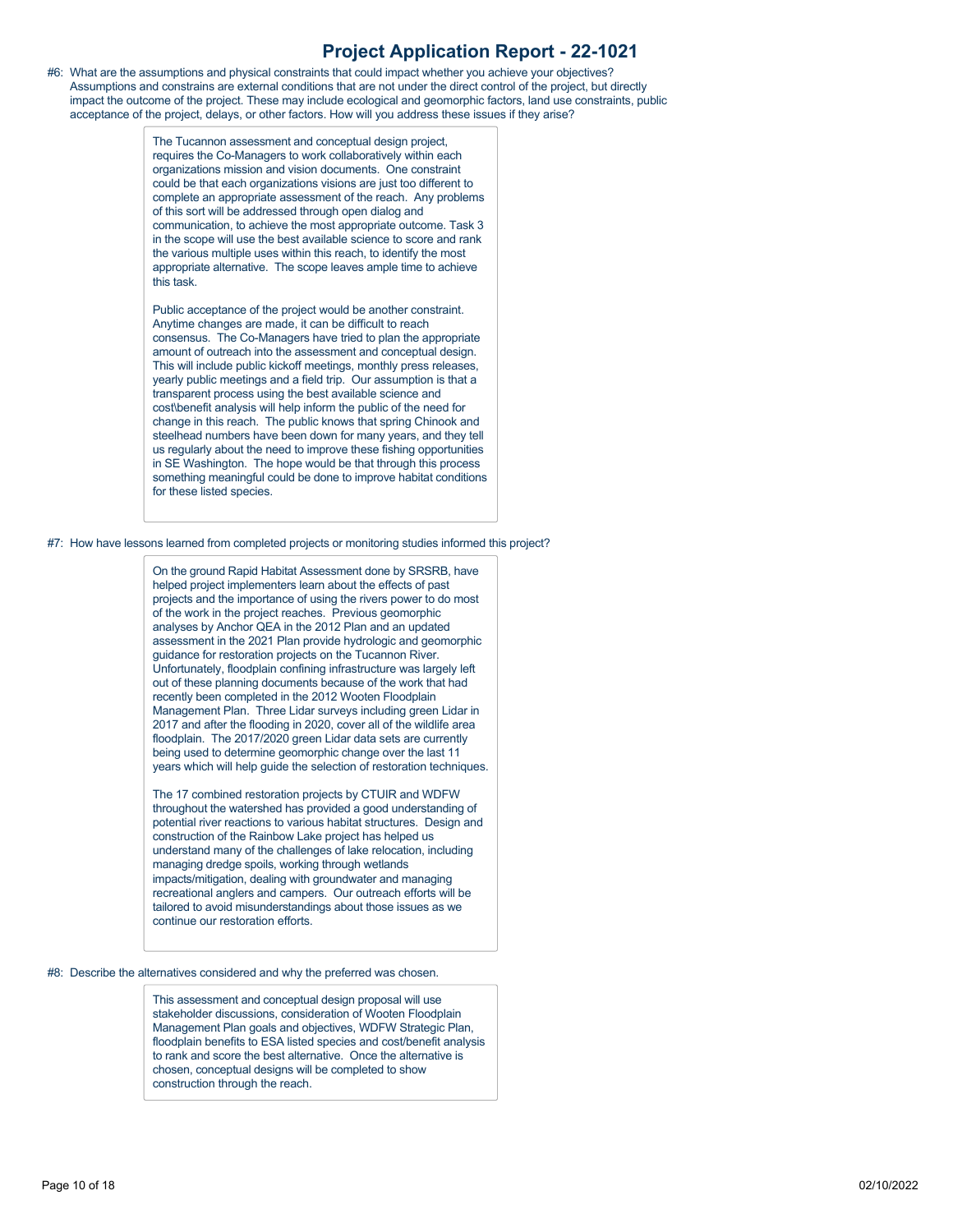#9: How were stakeholders consulted in the development of this project? Identify the stakeholders, their concerns or feedback, and how those concerns were addressed.

> Restoration work is on-going throughout the entire Tucannon River watershed. Project sponsors include USFS, WDFW, CTUIR, NPT, and Columbia Conservation District. These efforts are coordinated in regular meetings organized by the local lead entity Snake River Salmon Recovery Board (SRSRB). In addition, WDFW held multiple public outreach meetings during the development of the Wooten FMP. Meetings were held in Dayton and Richland in 2015 and 2016 and in Walla Walla and Kennewick in 2017. The outreach included an Wooten FMP website created by WDFW, an angler survey at the lakes, multiple newspaper articles in local papers and several news letters sent out by WDFW. There were also site visits with partners, legislators and interested public. These efforts have helped in the procurement of capital funds for Rainbow Lake reconfiguration and other projects on the wildlife area, including moving campgrounds out of the floodplain.

#10: Does your project address or accommodate the anticipated effects of climate change? Yes

#10a:How will your project be climate resilient given future conditions?

Estimates of climate change impacts to the Tucannon River suggest decreased summer base flows, increased winter peak flows, and increased summer stream temperatures (Clifton et al. 2018). Restoring floodplain connectivity, removing levees, reconnecting/creating side-channels, restoring streamflow regimes, and reaggrading incised channels are the actions most likely to ameliorate streamflow and temperature changes associated with climate change, thereby increasing habitat diversity and resilience (Beechie et al, 2012 and others). These actions increase the availability of velocity and thermal refugia (Poole et al. 2008 and others). The proposed assessment and 25% conceptual designs will prioritize actions that address the underlying impairments to physical processes associated with the river and floodplain, increasing the Tucannon's resilience in the face of climate change.

#10b:How will your project increase habitat and species adaptability?

Increased floodplain connectivity increases habitat diversity in fluvial environments which has been shown to increase life history diversity within salmonid populations (Waples et al. 2009). Salmonid populations with greater life history diversity are more resilient to variability and/or change in their environment (Greene et al., 2010; Schindler et al., 2010). The proposed assessment and conceptual designs will prioritize actions that maximize floodplain connectivity and channel complexity within existing land management constraints, increasing the capacity for salmonid productivity and resilience for ESAlisted salmon species within the 14-mile reach.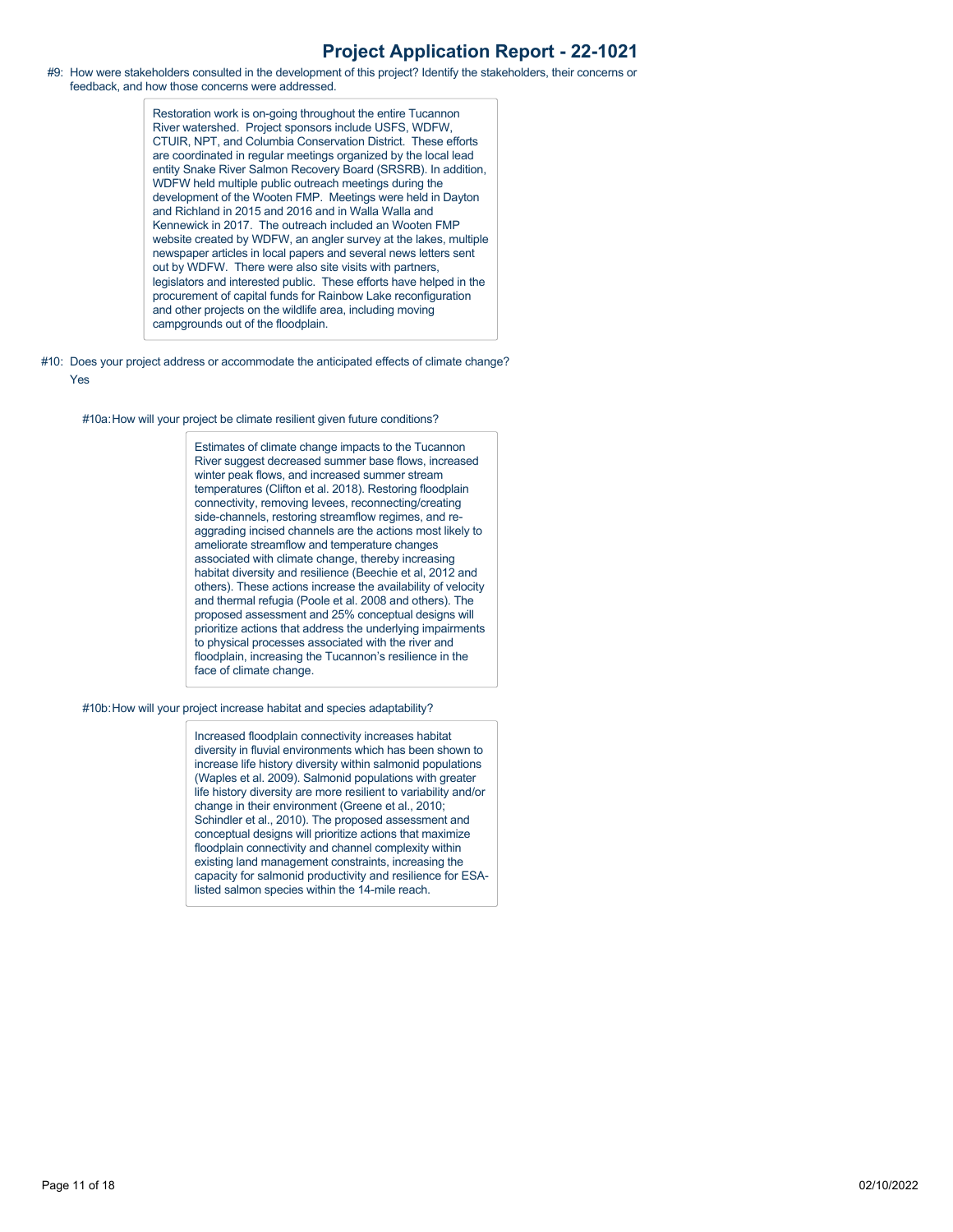#11: Describe the sponsor's experience managing this type of project. Describe other projects where the sponsor has successfully used a similar approach.

> The Co-managers have been working in the Tucannon collaboratively with the SRSRB and BPA Programmatic to complete large scale restoration projects for the past 10 years, as part of this effort the group has experience developing designs and completing permitting necessary to construct projects. This group just completed an update to the Tucannon Geomorphic Assessment and Restoration Prioritization in 2021, which was an update to the 2010 Plan. Unfortunately at the time, the floodplain confining infrastructure was largely left out of the 2021 Plan because the WDFW Floodplain Management Plan was working through this reach to complete maintenance on the Tucannon Lakes. This group worked collaboratively within the confines of the WDFW Wooten Floodplain Management Plan, to collectively design and construct the project at Rainbow Lake in 2020. This project moved the majority of Rainbow Lake out of the floodplain,

#12: Will veterans (including the veterans conservation corps) be involved in the project? If yes, please describe.

deepened the lake and made it more accessible.

No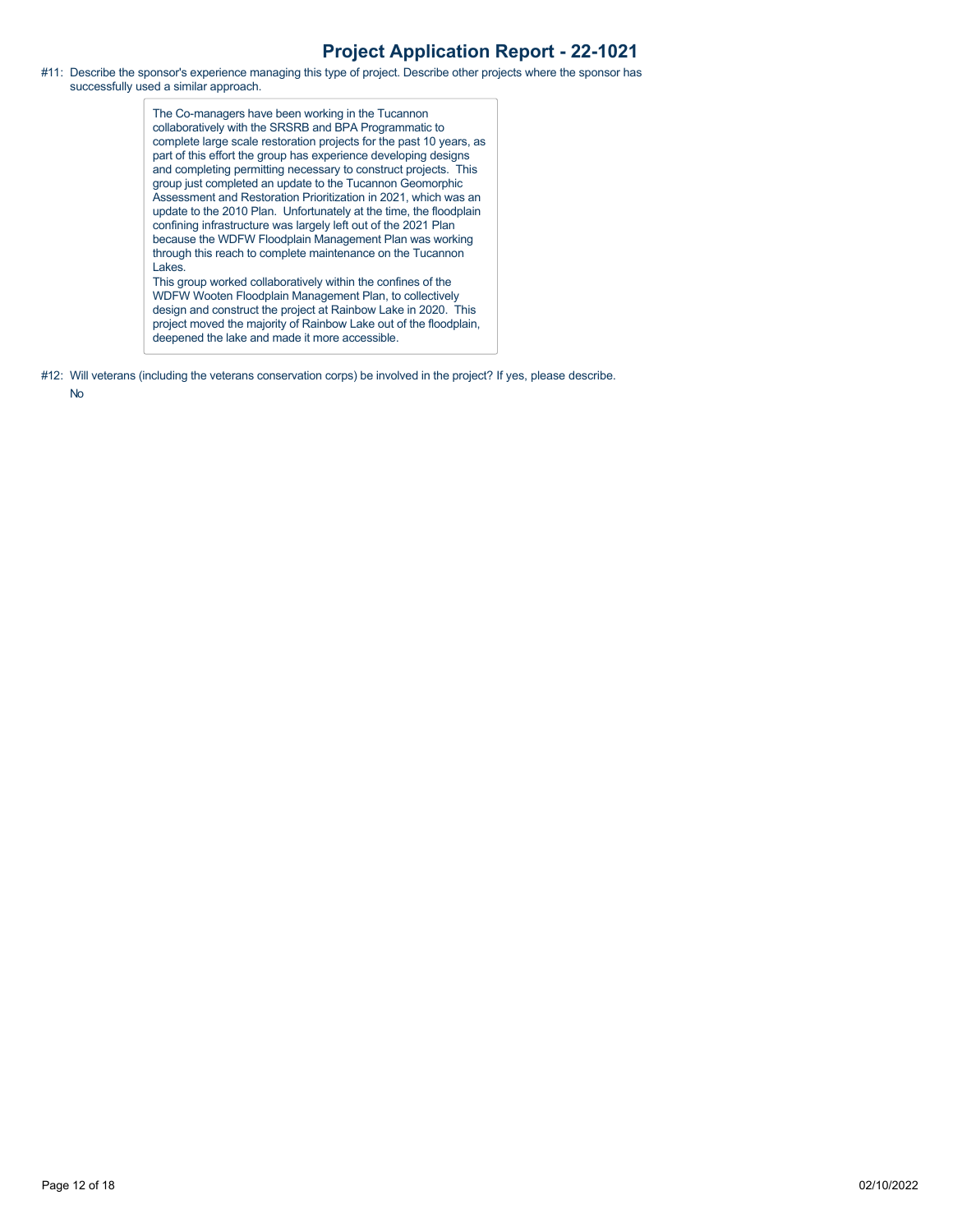### **Planning Supplemental**

#1: Is the project an assessment / inventory?

Yes

#1a: Describe any previous or ongoing assessment or inventory work in your project's geographic area and how this project will build upon, rather than duplicate, the completed work.

> This project builds upon the recently completed 2021 Tucannon Geomorphic Assessment. Looks closely at multiple use objectives for floodplain management.

#1b: How does the project fill a data gap, identified as a high priority in your regional recovery plan, that clearly limits subsequent project identification or development?

> This project is a high priority for the Co-Managers, as it threads the needle between floodplain infrastructure reduction and ESA species restoration.

#1c: How does the project fit in the larger context such as its fit with a regional recovery-related, scientific research agenda or workplan - and how will it address the identified high priority data void? Work with your lead entity and region to obtain a letter of support to attach.

> This project will assess approximately 16% of the Tucannon River on WT Wooten Wildlife Area property.

#1d: Why are SRFB (or PSAR) funds necessary for the project, rather than other sources of funding?

The SRFB funding will be used as seed money to help the WDFW, BPA match.

- #2: Is your project a Barrier / Screening Diversion Inventory Project?
- #3: Is this a fish passage design / screening design project?
- #4: Will the project develop a design?

Yes

#4a: Will a licensed professional engineer design of the project? Yes

#4b: Will you apply for permits as part of the project scope?

No permits for this stage of the project. This project will complete a multiple use floodplain assessment, choose a prefered alternative and complete a design for the alternative.

### **Planning Metrics**

| Worksite: WDFW - WT Wooten Wildlife Area (#1)       |         |
|-----------------------------------------------------|---------|
| Area Encompassed (acres) (B.0.b.1)                  | 1,100.0 |
| Miles of Stream and/or Shoreline Affected (B.0.b.2) | 14.00   |
| <b>DESIGN FOR SALMON RESTORATION</b>                |         |
| Conceptual Design (B.1.b.11.a RCO)                  |         |

Total cost for Conceptual design

\$353,000 **Note:** WDFW Match \$71,000 + CTUIR Match \$182,000 + BPA Match \$75,000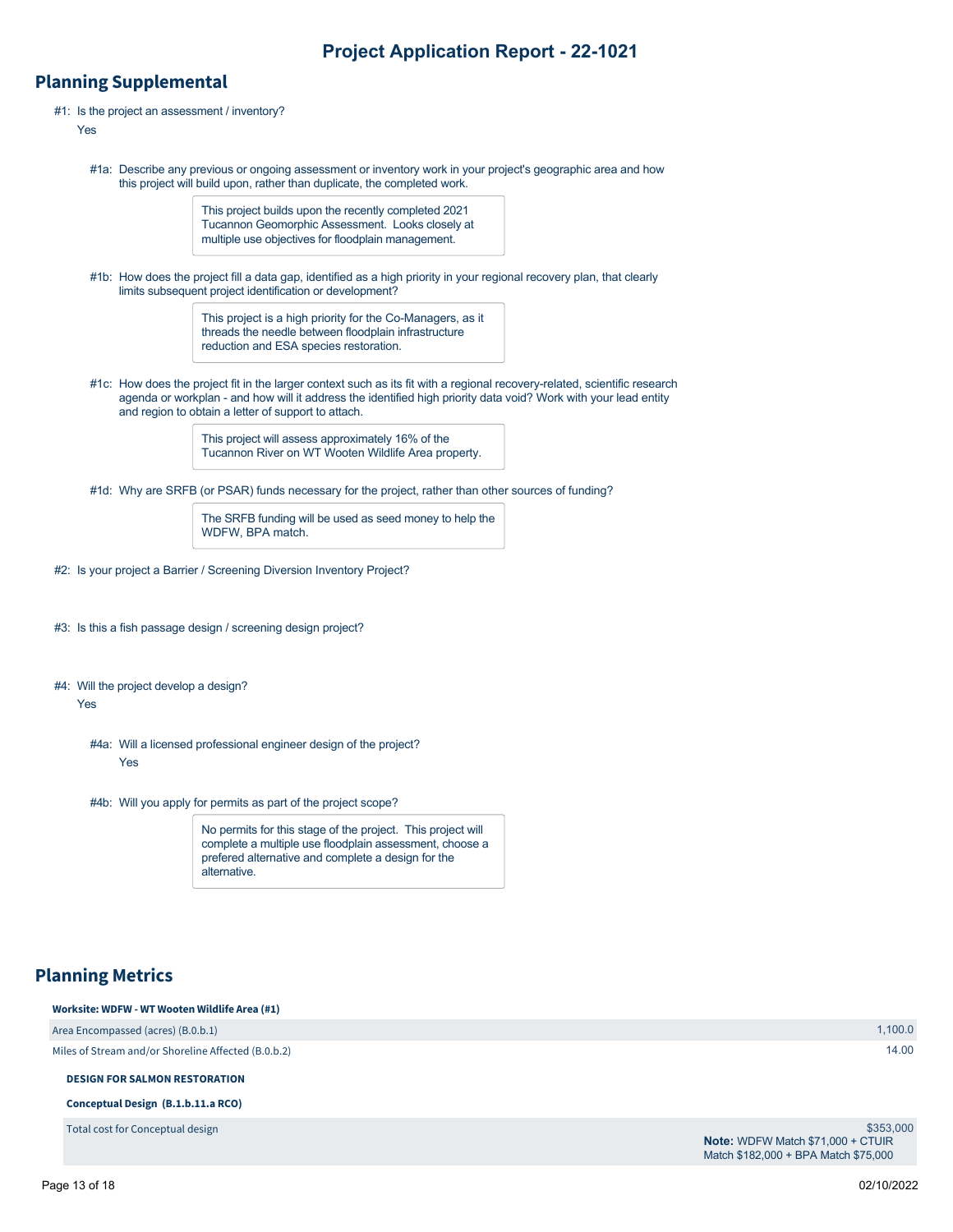Project Identified in a Plan or Watershed Assessment. (2457) (B.1.b.11.a)

Snake River Salmon Recovery Board. 2011. Snake River Salmon Recovery Plan for SE WA. Snake River Salmon Recovery Board, Prepared for the Washington Governor's Salmon Recovery Office 2011 Version. Dayton WA 99328. https://snakeriverboard.org/wpcontent/uploads/2019/06/Full-Version-SE-WA-recovery-plan-121211.pdf

Addresses priority floodplain actions in a priority spawning and rearing reach.

Priority in Recovery Plan (2458) (B.1.b.11.b)

# **Overall Project Metrics**

### **COMPLETION DATE**

Projected date of completion 02/01/2022

# <span id="page-13-0"></span>**Planning Cost Estimates**

#### **Worksite #1: WDFW - WT Wooten Wildlife Area**

| Category                      | <b>Work Type</b>                       | <b>Estimated Cost</b> | <b>Note</b>                                                         |
|-------------------------------|----------------------------------------|-----------------------|---------------------------------------------------------------------|
| Design for Salmon restoration | Conceptual Design (B.1.b.11.a)<br>RCO) | \$353,000             | WDFW Match \$71,000 + CTUIR Match \$182,000 + BPA<br>Match \$75,000 |
|                               | Subtotal:                              | \$353,000             |                                                                     |
|                               | <b>Total Estimate For Worksite:</b>    | \$353,000             |                                                                     |
| <b>Summary</b>                |                                        |                       |                                                                     |
|                               | <b>Total Estimated Costs:</b>          | \$353,000             |                                                                     |
|                               | Total Estimated Planning Costs:        | \$353,000             |                                                                     |
|                               |                                        |                       |                                                                     |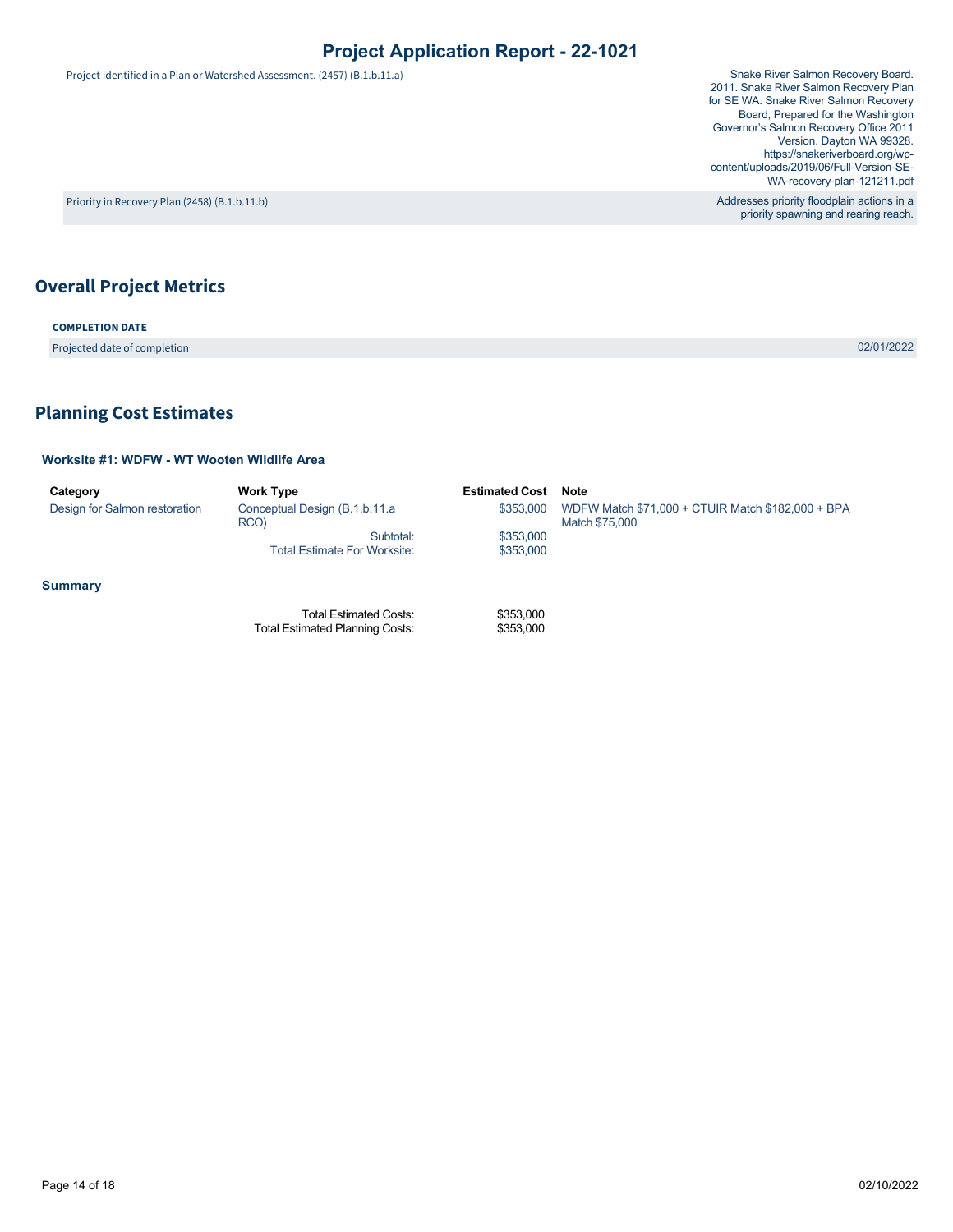### **Cost Summary**

|                            | <b>Estimated Cost</b> | Proiect % | Admin/AA&E % |
|----------------------------|-----------------------|-----------|--------------|
| <b>Planning Costs</b>      |                       |           |              |
| Planning                   | \$353,000             |           |              |
| <b>SUBTOTAL</b>            | \$353,000             | 100.00 %  |              |
| <b>Total Cost Estimate</b> | \$353,000             | 100.00 %  |              |

### **Funding Request and Match**

| <b>FUNDING PROGRAM</b>        |                                          |                                        |
|-------------------------------|------------------------------------------|----------------------------------------|
| <b>Salmon State Projects</b>  | \$300,000<br>84.99 %                     |                                        |
| <b>SPONSOR MATCH</b>          |                                          |                                        |
| <b>Other Monetary Funding</b> | Grant - Other                            |                                        |
| Amount                        |                                          | \$53,000.00                            |
| <b>Funding Organization</b>   |                                          | Department of Fish and Wildlife (WDFW) |
| <b>Grant Program</b>          |                                          | <b>General Fund</b>                    |
| <b>Other Monetary Funding</b> | Appropriation - Local                    |                                        |
| Amount                        |                                          |                                        |
| <b>Funding Organization</b>   |                                          |                                        |
|                               | Match Total:                             | 15.01 %<br>\$53,000                    |
|                               | Total Funding Request (Funding + Match): | \$353,000 100.00 %                     |

### **Questions**

#1: Explain how you determined the cost estimates

Costs were estimated based on past assessments.

# **Cultural Resources**

**Worksite #1: WDFW - WT Wooten Wildlife Area**

- #1: Describe any planned ground disturbing pre-construction/restoration work. This includes geo-technical investigation, fencing, demolition, decommissioning roads, etc.
- #2: Describe the existing project area conditions. The description should include existing conditions, current and historic land uses and previous excavation/fill (if depths and extent is known, please describe).
- #3: Will a federal permit be required to complete the scope of work on the project areas located within this worksite?
- #4: Are you utilizing Federal Funding to complete the scope of work? This includes funds that are being shown as match or not.
- #5: Do you have knowledge of any previous cultural resource review within the project boundaries during the past 10 years?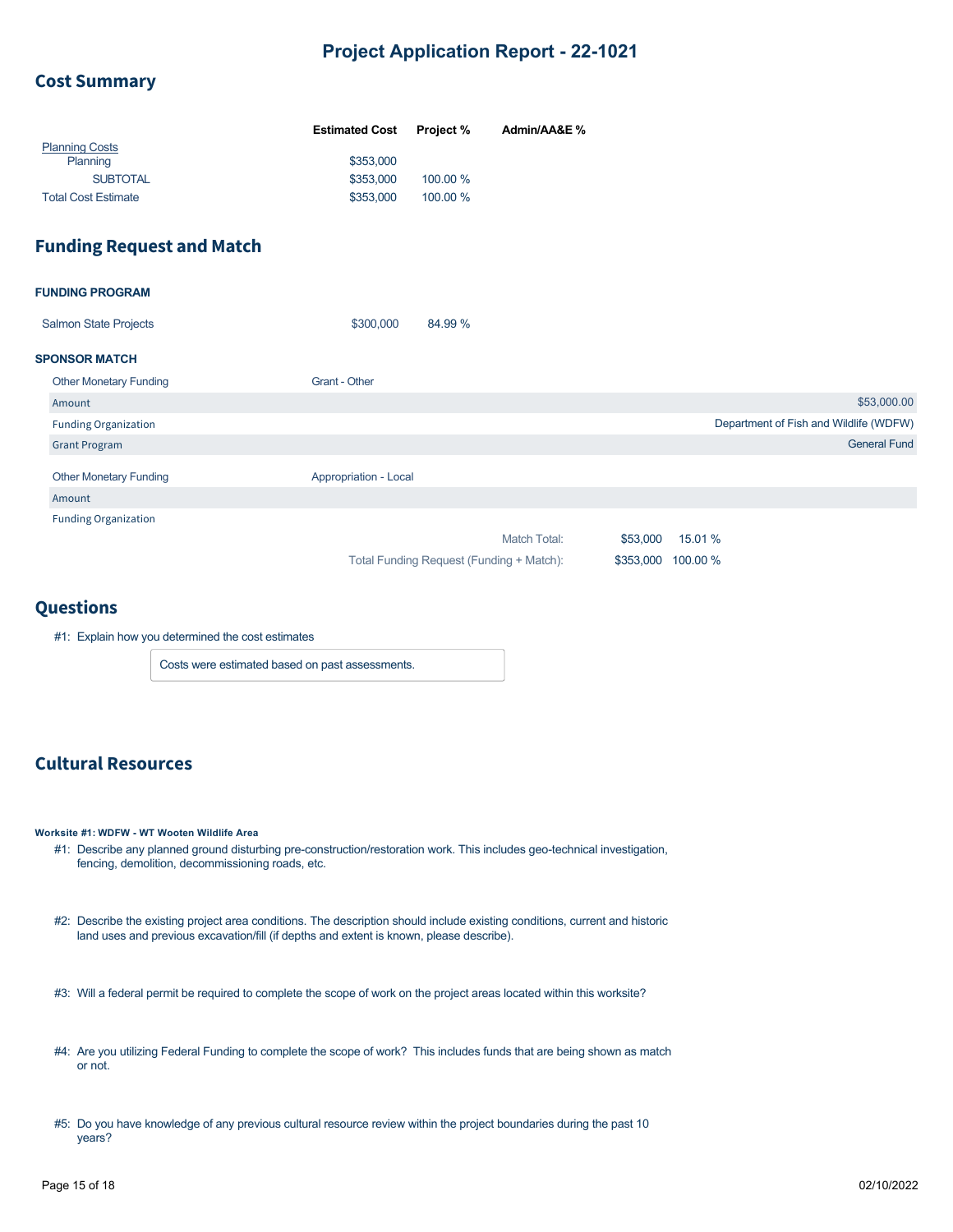#6: Are there any structures over 45 years of age within this worksite? This includes structures such as buildings, tidegates, dikes, residential structures, bridges, rail grades, park infrastructure, etc.

# **Project Permits**

**Permits and Reviews Issuing Organization Applied Date Received Date Expiration Date Permit #**

No permit data available.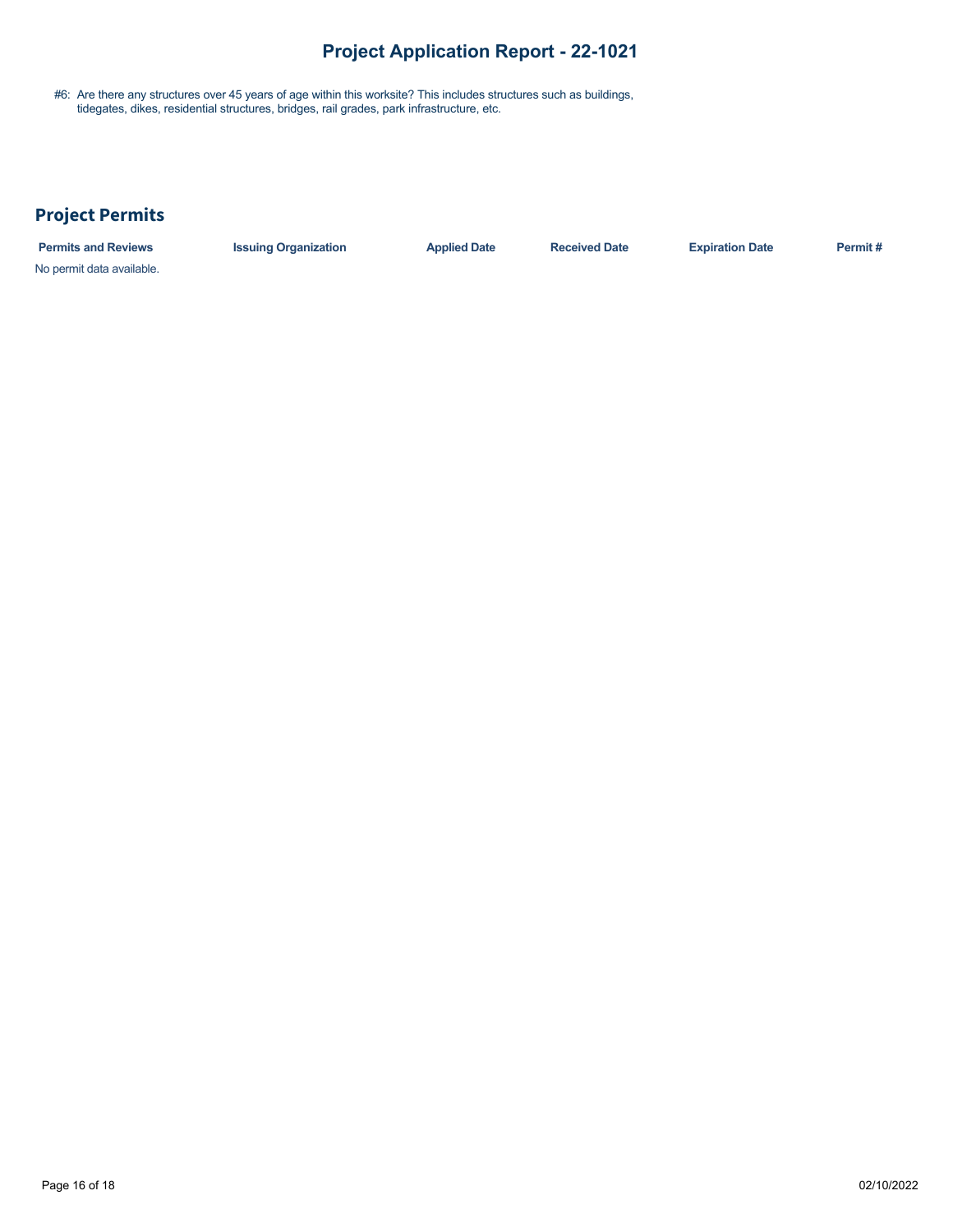## **Attachments**

| <b>Required Attachments</b>                | 2 out of 6 done |
|--------------------------------------------|-----------------|
| <b>Applicant Resolution/Authorizations</b> |                 |
| Cost Estimate                              | J               |
| Landowner acknowledgement form             |                 |
| Map: Planning Area                         |                 |
| Photo                                      | J               |
| RCO Fiscal Data Collection Sheet           |                 |

### **PHOTOS (JPG, GIF)**



### **PROJECT DOCUMENTS AND PHOTOS**

Project Documents and Photos

| <b>File</b><br><b>Type</b> | <b>Attach</b><br><b>Date</b> | <b>Attachment Type</b>                  | <b>Title</b>                                                     | <b>Person</b> | <b>File Name, Number</b><br><b>Associations</b>                                              | <b>Shared</b> |
|----------------------------|------------------------------|-----------------------------------------|------------------------------------------------------------------|---------------|----------------------------------------------------------------------------------------------|---------------|
| x H                        | 02/07/2022                   | <b>Cost Estimate</b>                    | Tucannon River PA 5-15 Assessment &<br>Design - Draft cost esti  | ZachS         | Tucannon River PA 5-15 Assessment &<br>Design - Draft cost estimate<br>2.7.2022.xlsx, 499667 | J             |
| $\frac{1}{2}$              | 02/03/2022                   | Map: Area of Potential Effect (APE)     | Wooten Assessment Area Overview w<br>labels V2.jpg               | <b>KrisF</b>  | Wooten Assessment Area Overview w<br>labels V2.jpg, 499393                                   |               |
| $\frac{1}{\sqrt{2}}$       | 02/03/2022                   | Map: Multi-site and geographic envelope | Geo Overview Assessment Area w labels<br>V <sub>2.jpg</sub>      | <b>KrisF</b>  | Geo Overview Assessment Area w labels<br>V2.jpg, 499392                                      | J             |
| $\frac{1}{\sqrt{2}}$       | 02/03/2022                   | Photo                                   | Wooten Powerline 005.JPG                                         | <b>KrisF</b>  | Wooten Powerline 005.jpg, 499390                                                             |               |
| $\frac{1}{2}$              | 02/03/2022                   | Photo                                   | Wooten Powerline 002.JPG                                         | <b>KrisF</b>  | Wooten Powerline 002.jpg, 499389                                                             |               |
| $\frac{1}{20}$             | 02/03/2022                   | Photo                                   | Deer Lake, JPG                                                   | <b>KrisF</b>  | Deer Lake.jpg, 499388                                                                        |               |
| $\frac{\sqrt{2}}{2}$       | 02/03/2022                   | Photo                                   | Deer Lake inlet.JPG                                              | <b>KrisF</b>  | Deer Lake inlet.jpg, 499387                                                                  |               |
| $\frac{1}{2}$              | 02/03/2022                   | Photo                                   | Beaver Lake inlet 2021.JPG                                       | <b>KrisF</b>  | Beaver Lake inlet 2021.jpg, 499386                                                           |               |
| $\lambda$                  | 02/02/2022                   | <b>Project Review Comments</b>          | Project Review Comments Report, 22-<br>1021P (02/02/22 07:36:19) | <b>AliceR</b> | Project Review Comments Report - 22-<br>1021 (02-02-2022_07-36-19).pdf,<br>499129            | J             |
| $\lambda$                  | 02/02/2022                   | <b>Project Application Report</b>       | Project Application Report, 22-1021P<br>(02/02/22 07:34:46)      | <b>AliceR</b> | Project Application Report - 22-1021<br>(02-02-2022 07-34-46).pdf, 499128                    |               |
|                            | 02/01/2022                   | <b>Project Review Comments</b>          | Project Review Comments Report, 22-<br>1021P (02/01/22 17:04:52) | <b>KrisF</b>  | Project Review Comments Report - 22-<br>1021 (02-01-2022_17-04-52).pdf,<br>499106            | √             |
|                            | 02/01/2022                   | <b>Project Application Report</b>       | Project Application Report, 22-1021P<br>(02/01/22 17:04:49)      | <b>KrisF</b>  | <b>Project Application Report - 22-1021</b><br>(02-01-2022 17-04-49).pdf, 499105             |               |

### **Application Status**

#### Application Due Date: 06/27/2022

| <b>Status Name</b> | <b>Status Date</b> | <b>Submitted By</b> | <b>Submission Notes</b> |
|--------------------|--------------------|---------------------|-------------------------|
| Preapplication     | 01/03/2022         |                     |                         |

I certify that to the best of my knowledge, the information in this application is true and correct. Further, all application requirements due on the application due date have been fully completed to the best of my ability. I understand that if this application is found to be incomplete, it will be rejected by RCO. I understand that I may be required to submit additional documents before evaluation or approval of this project and I agree to provide them.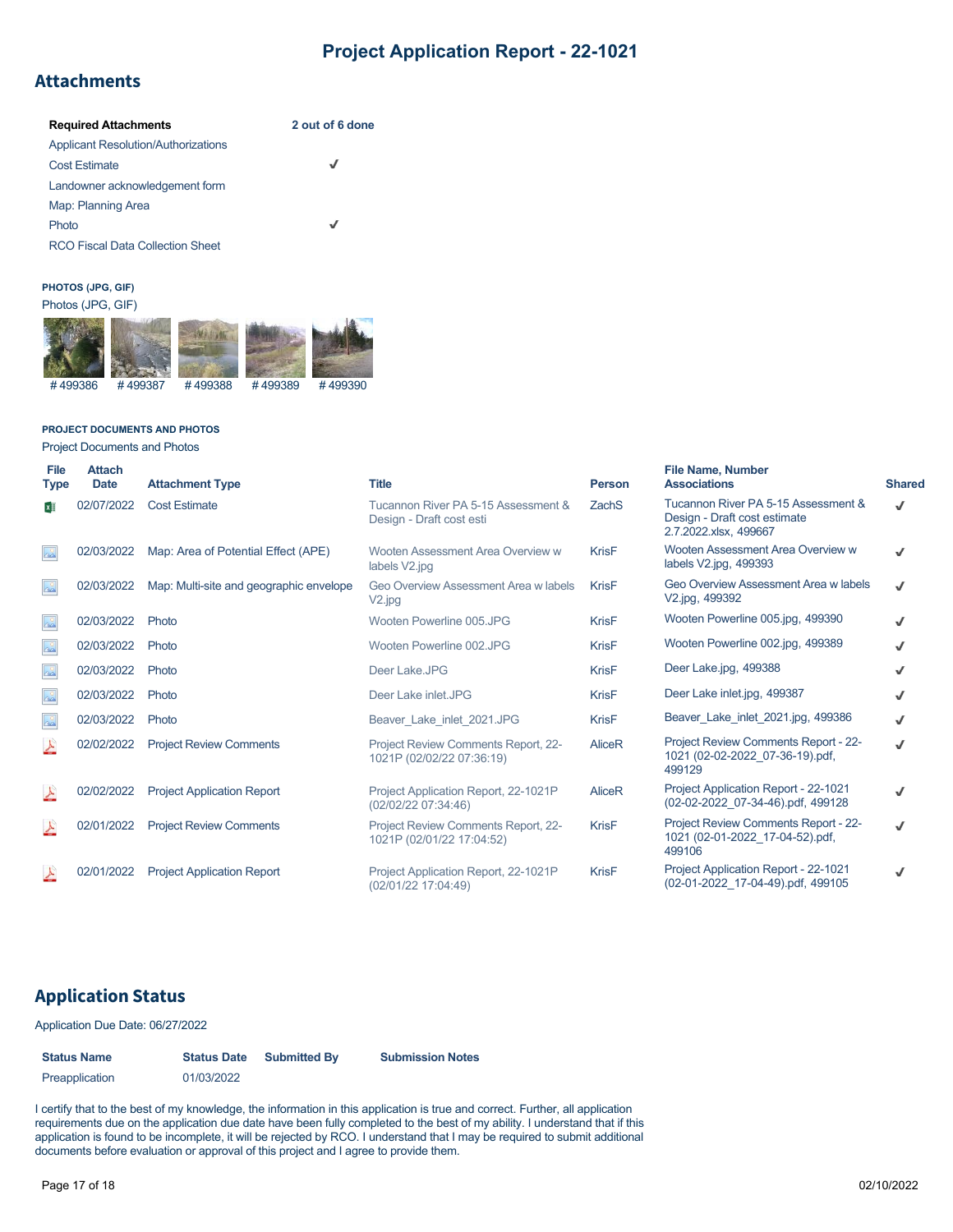Date of last change: 02/07/2022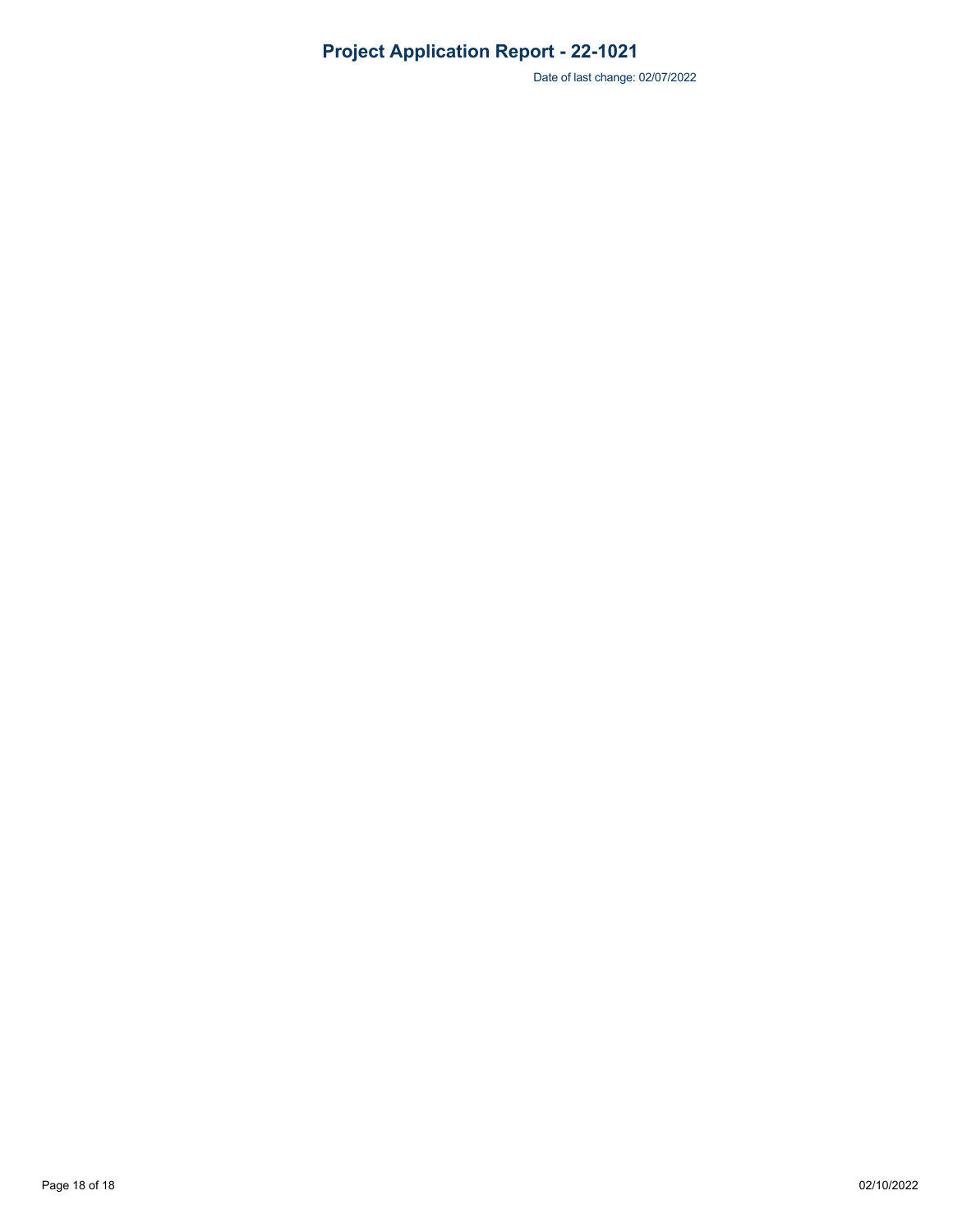

Umatilla Confederated Tribes; Tucannon River Project Area 5-15 Assess/Design (#22-1021)

Attachment #499392, Geo Overview Assessment Area w labels V2.jpg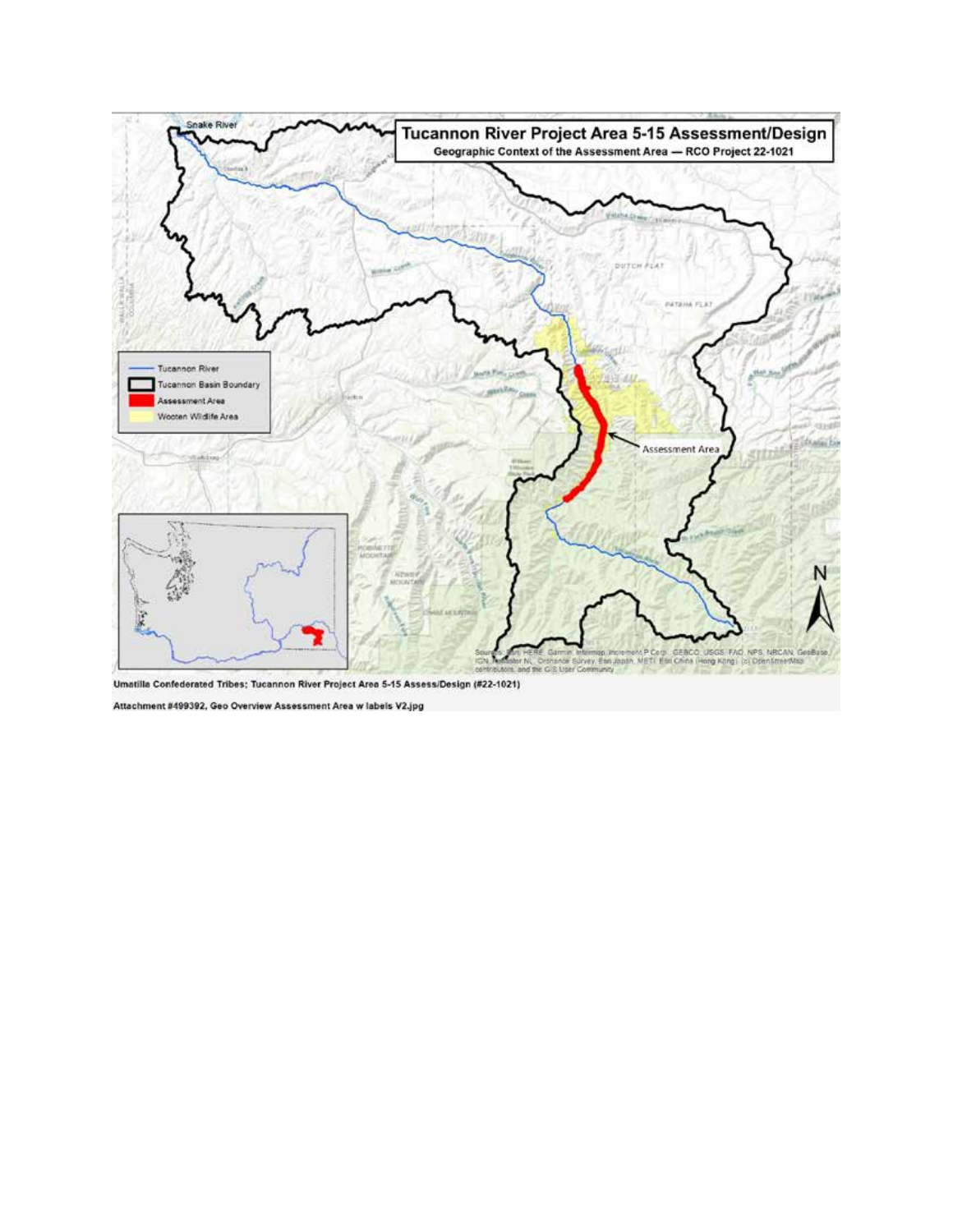

Umatilla Confederated Tribes; Tucannon River Project Area 5-15 Assess/Design (#22-1021)

Attachment #499393, Wooten Assessment Area Overview w labels V2.jpg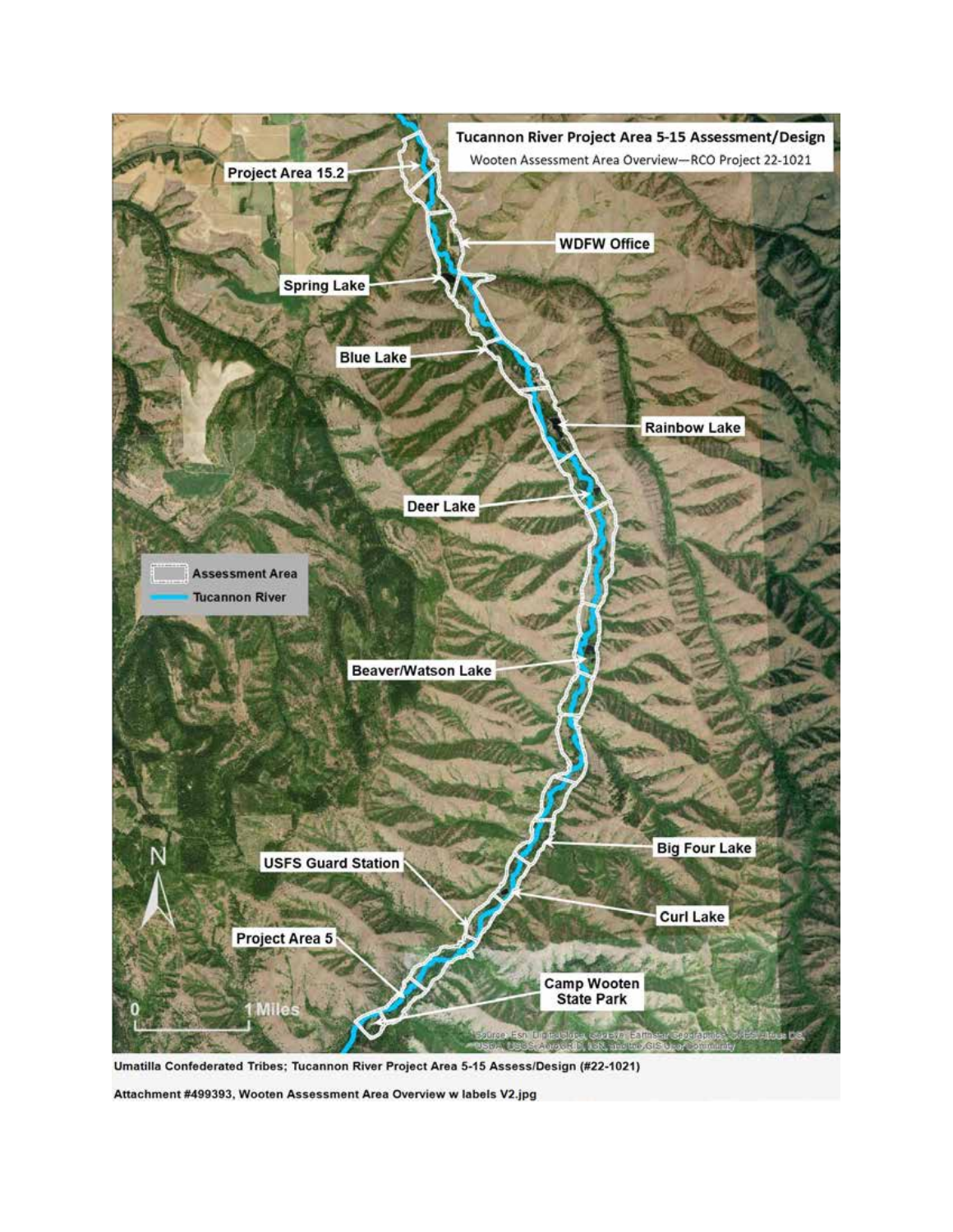

Umatilla Confederated Tribes; Tucannon River Project Area 5-15 Assess/Design (#22-1021)

Attachment #499389, Wooten Powerline 002.JPG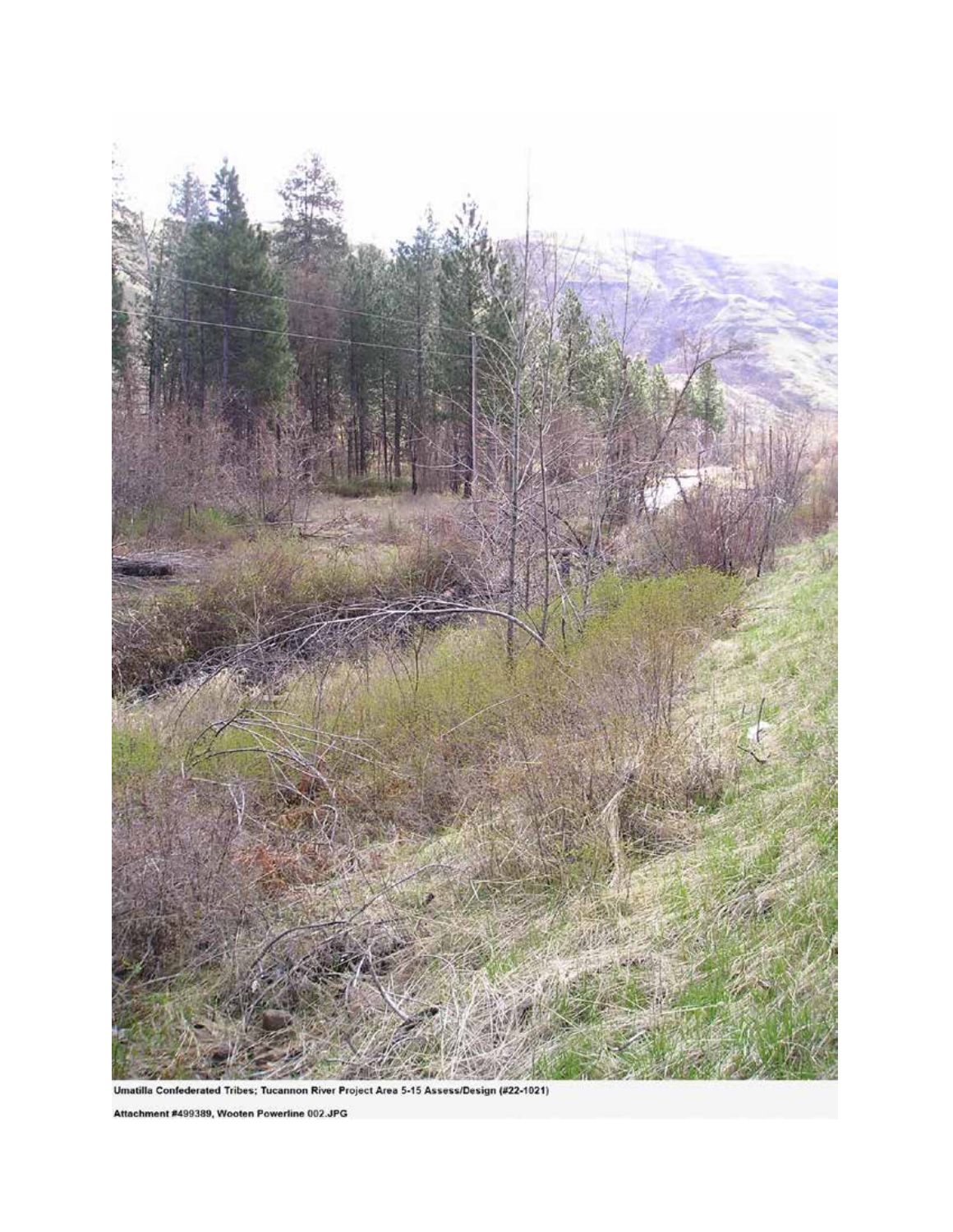

Umatilla Confederated Tribes; Tucannon River Project Area 5-15 Assess/Design (#22-1021)

Attachment #499390, Wooten Powerline 005.JPG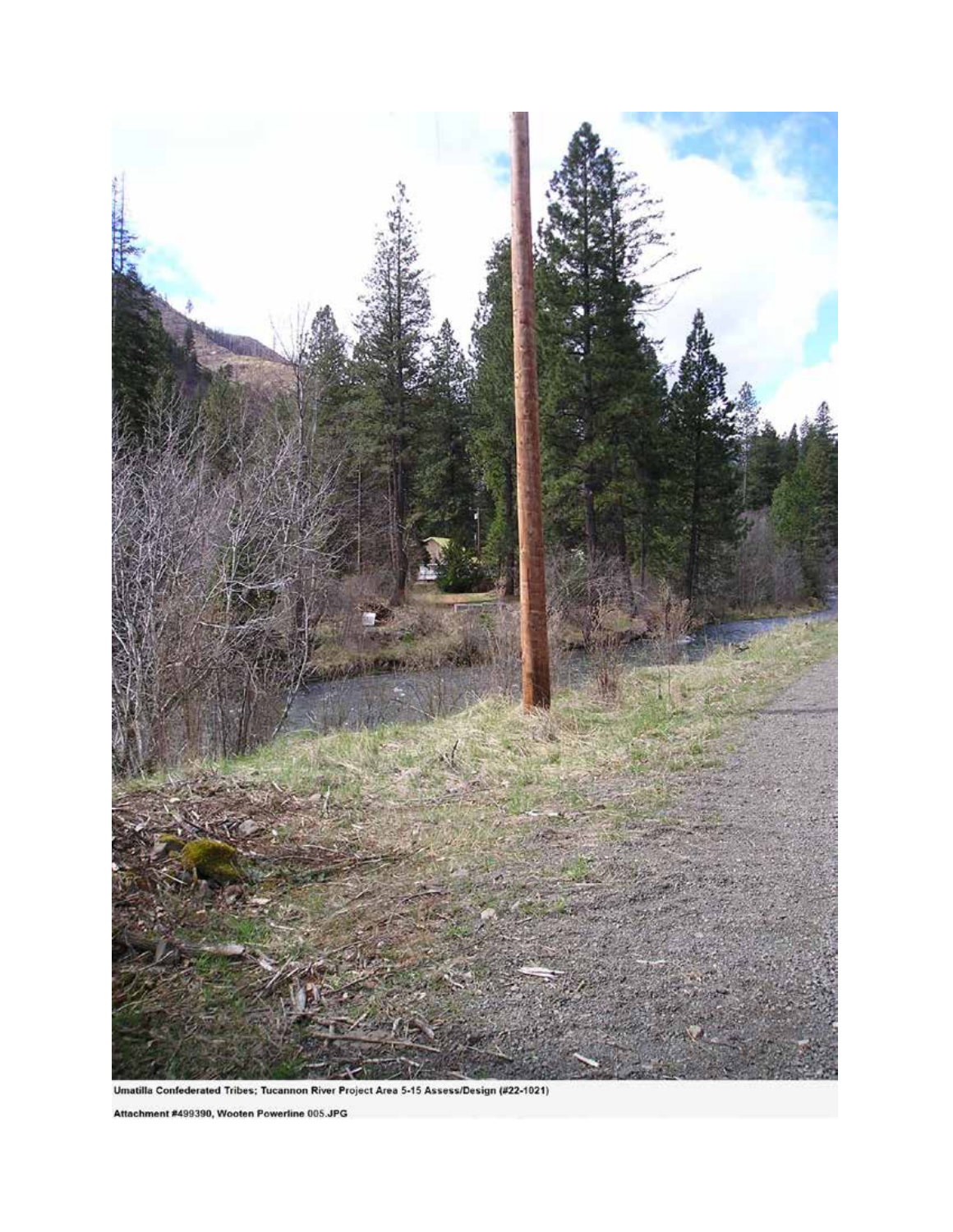

atilla Confederated Tribes; Tucannon River Project Area 5-15 Assess/Design (#22-1021) Un

Attachment #499386, Beaver\_Lake\_inlet\_2021.JPG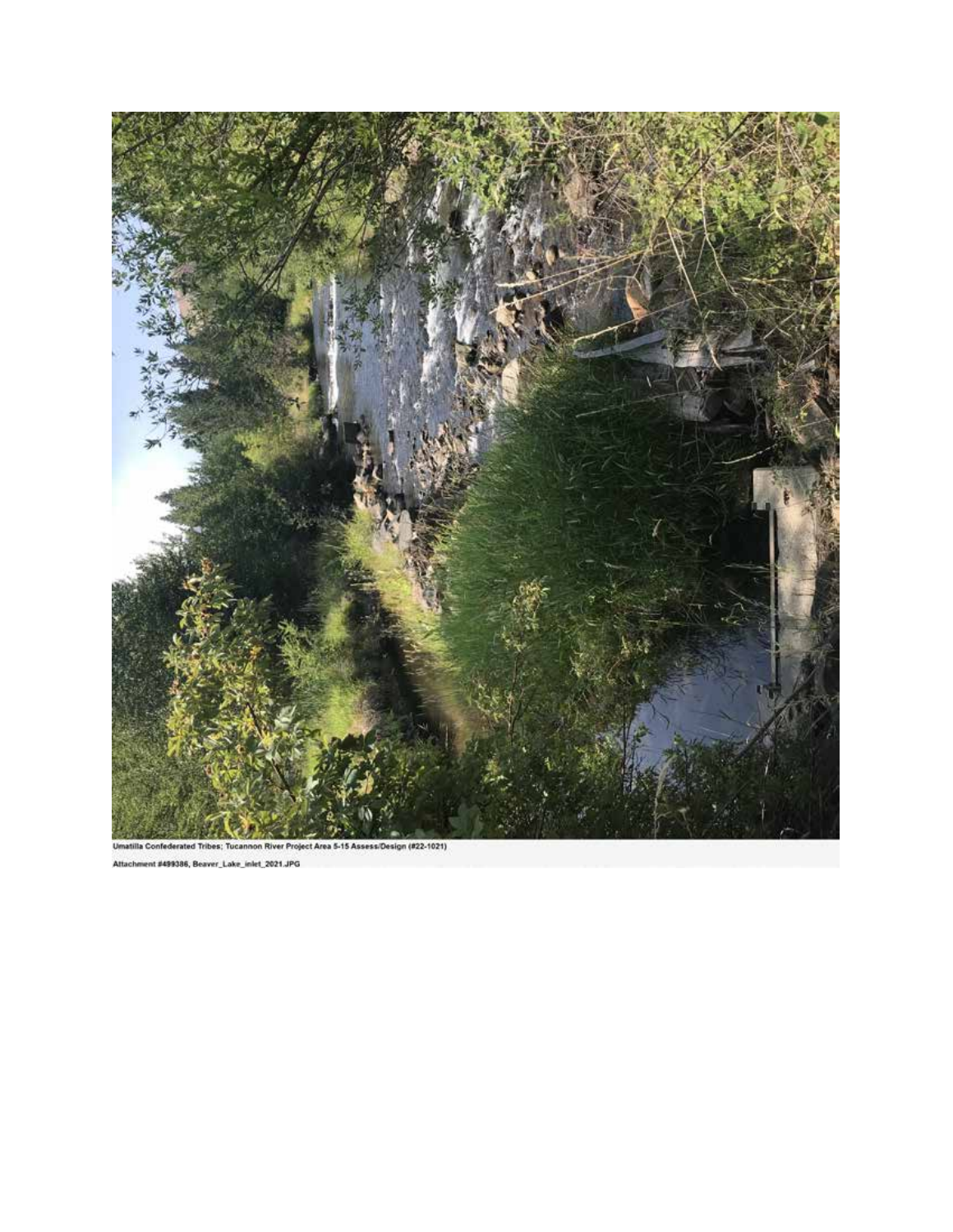

**INSERT, Chevr Lake in**  $+100$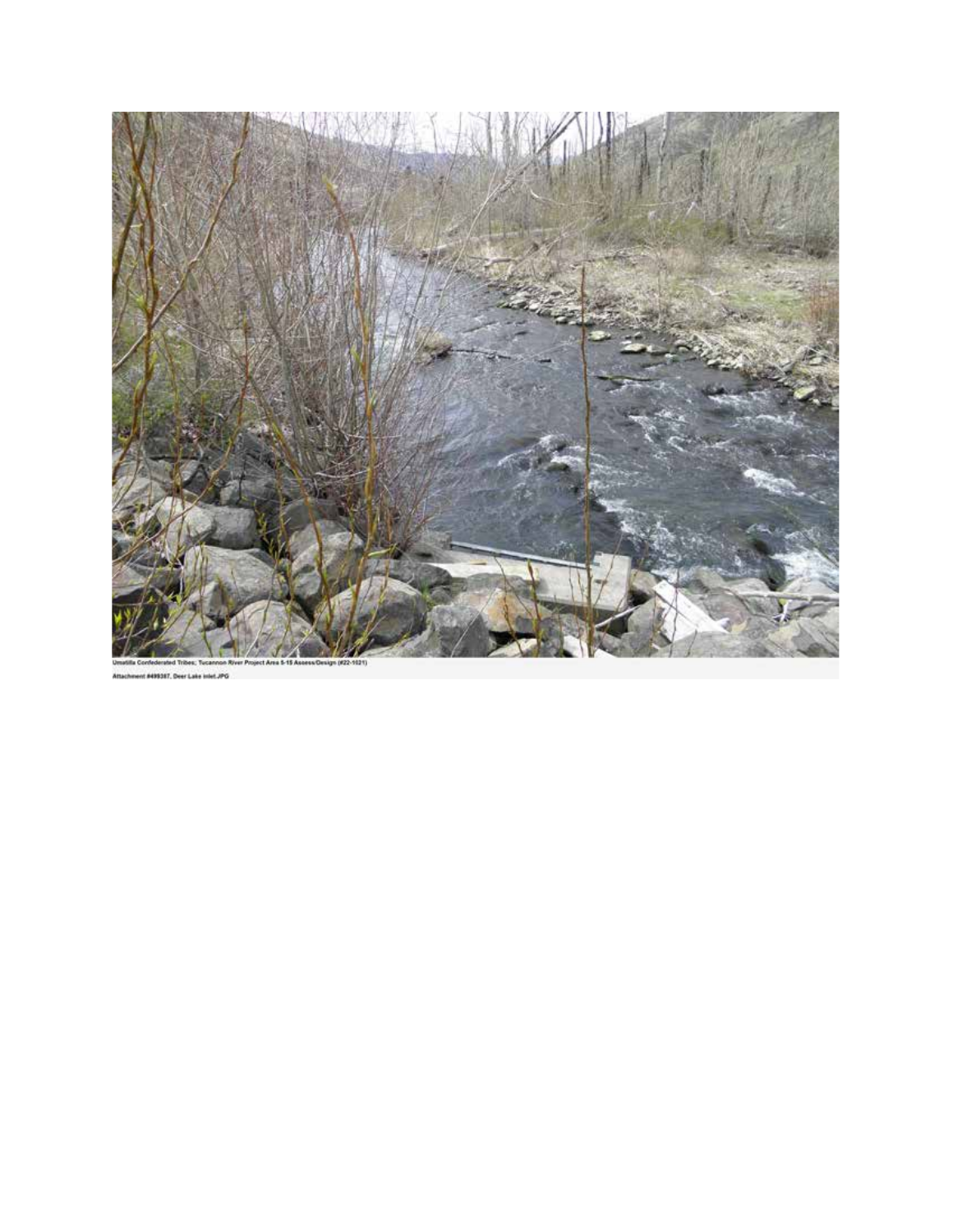